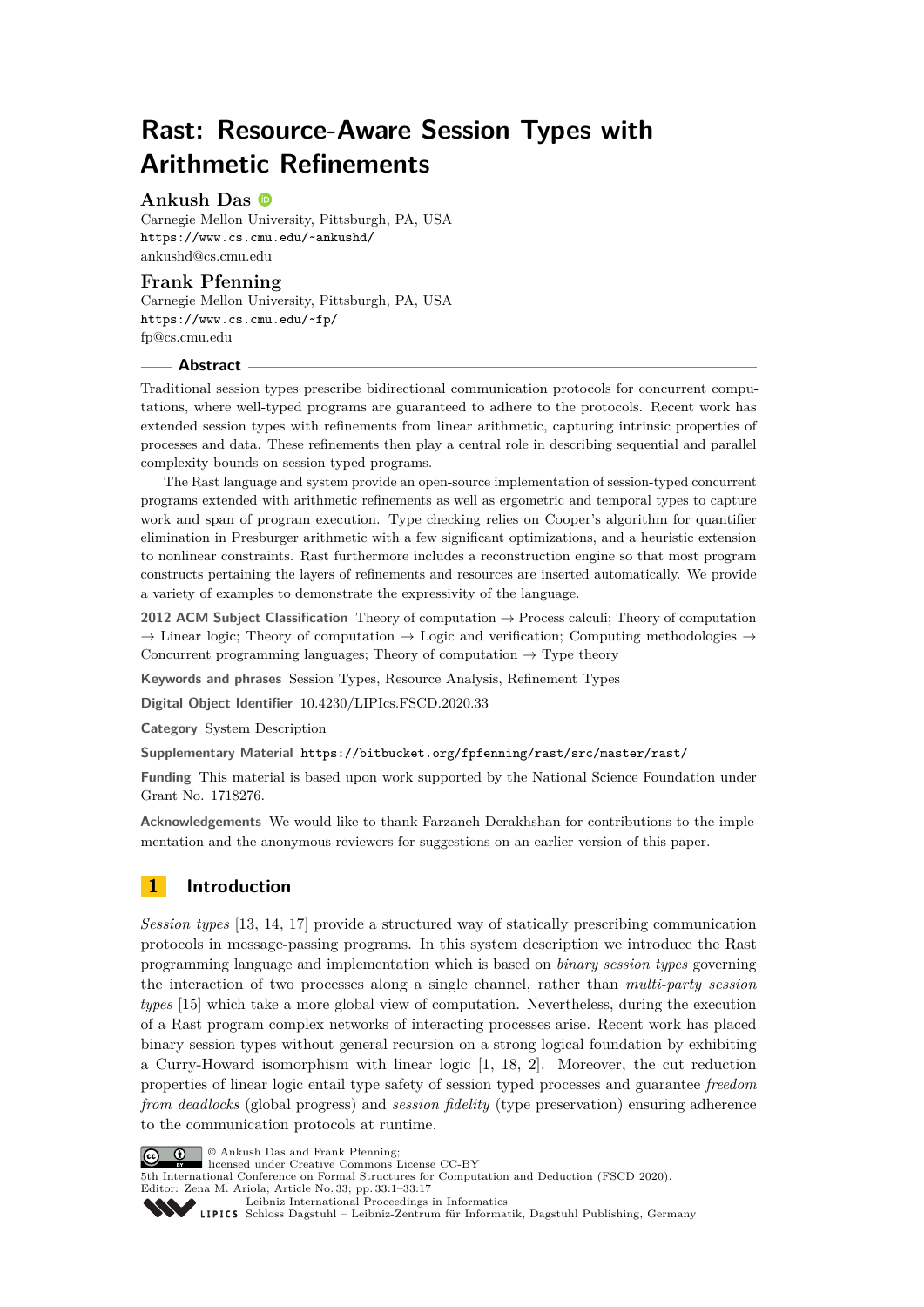# **33:2 Rast: Resource-Aware Session Types**

The Rast programming language is based on session types derived from intuitionistic linear logic, extended with equirecursive types and recursive process definitions. It furthermore supports arithmetic type refinements as well as ergometric and temporal types to measure the total work and span of Rast programs. The repository also contains a number of illustrative examples that highlight various language features, some of which we briefly sketch in this system description. The theory underlying Rast has been developed in several papers, starting with the Curry-Howard interpretation of linear logic as sessiontyped processes [\[1,](#page-15-0) [2\]](#page-15-1), the treatment of general equirecursive types and type equality [\[10\]](#page-16-6), asynchronous communication [\[11,](#page-16-7) [9\]](#page-16-8), ergometric types [\[6\]](#page-16-9), temporal types [\[5\]](#page-15-2), indexed types and indexed type equality [\[12,](#page-16-10) [7\]](#page-16-11).

We begin with motivation and a brief overview of the main features of the language using a concurrent queue data structure as a running example. The following type specifies the interface to a queue server in the system of basic recursive session types supporting the operations of insert (enqueue) and delete (dequeue).

$$
\begin{aligned}\n\mathsf{queue}_A &= \& \{ \mathbf{ins} : A \multimap \mathsf{queue}_A, \\ \mathbf{del} : \bigoplus \{ \mathbf{none} : 1, \\ \mathbf{some} : A \otimes \mathsf{queue}_A \} \}\n\end{aligned}
$$

The *external choice* operator  $\&$  dictates that the process providing this data structure accepts either one of two messages: the labels **ins** or **del**. In the case of **ins**, it receives an element of type A denoted by the  $\sim$  operator, and then the type recurses back to queue<sub>A</sub>. On receiving a **del** request, the process can respond with one of two labels (**none** or **some**), indicated by the *internal choice* operator ⊕. If the queue is empty, it responds with **none** and then *terminates* (indicated by **1**). If the queue is nonempty, it responds with **some** followed by the element of type  $A$  (expressed with the  $\otimes$  operator) and recurses. However, the simple session type does not express the conditions under which the **none** and **some** branches must be chosen, which requires tracking the length of the queue.

Rast extends session types with arithmetic refinements [\[7\]](#page-16-11) which can be used to express the length of a queue. The more precise type

$$
\begin{aligned} \text{queue}_A[n] = \&\{\mathbf{ins}: A \multimap \text{queue}_A[n+1],\\ \text{del}: \oplus \{\text{none}: \text{?}\{n=0\}.~\textbf{1},\\ \text{some}: \text{?}\{n>0\}.~A \otimes \text{queue}_A[n-1]\}\} \end{aligned}
$$

uses the index refinement *n* to indicate the number of elements in the queue. In addition, the *type constraint*  $?$ { $\phi$ *}. A* read as "*there exists a proof of*  $\phi$ " is analogous to the *assertion* of  $\phi$  in imperative languages. Conceptually, the process providing the queue must provide a proof of  $n = 0$  after sending **none**, and a proof of  $n > 0$  after sending **some** respectively. It is therefore constrained in its choice between the two branches based on the value of the index *n*. Since the constraint domain is decidable and the actual form of a proof is irrelevant to the outcome of a computation, in the implementation no proof is actually sent.

As is standard in session types, the dual constraint to  $?\{\phi\}$ *. A* is  $!\{\phi\}$ *. A (for all proofs of φ*, analogous to the *assumption* of *φ*). We also add explicit quantifiers ∃*n. A* and ∀*n. A* that send and receive natural numbers, respectively.

Arithmetic refinements are instrumental in expressing *sequential* and *parallel complexity bounds*. These are captured with ergometric [\[6,](#page-16-9) [4\]](#page-15-3) and temporal session types [\[5\]](#page-15-2). They rely on index refinements to express, for example, the size of lists, stacks, and queue data structures, or the height of trees and express work and time bounds as a function of these indices. Rast largely follows and extends prior work on session types with arithmetic refinements [\[7\]](#page-16-11).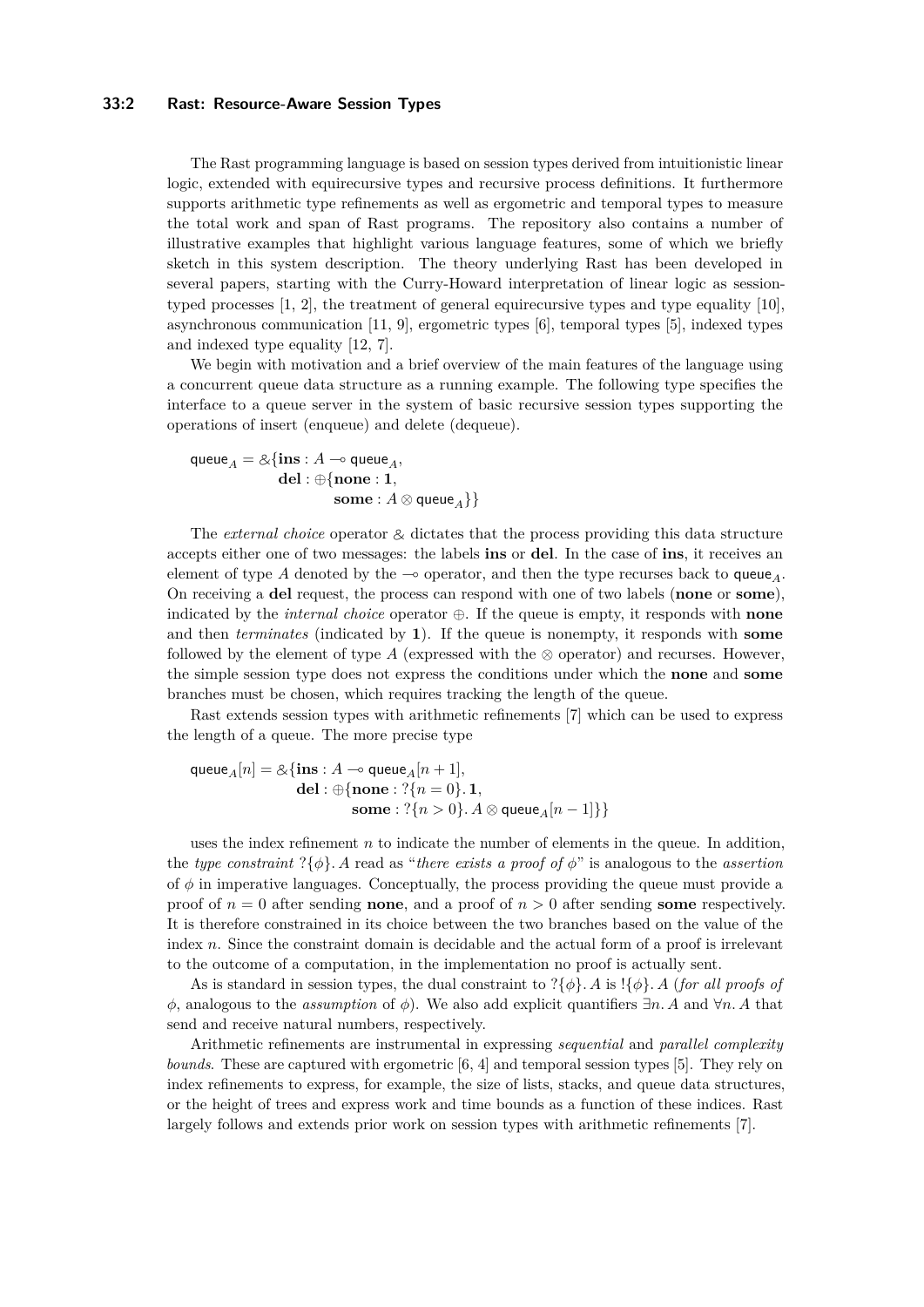Revisiting the queue example, consider an implementation where each element in the queue corresponds to a process. Then insertion acts like a bucket brigade, passing the new element one by one to the end of the queue. Among multiple cost models provided by Rast is one where each *send* operation requires 1 unit of work (erg). In this cost model, such a bucket brigade requires 2*n* ergs because each process has to send **ins** and then the new element. On the other hand, responding to the **del** request requires only 2 ergs: we respond with **none** and close the channel, or **some** followed by the element. This gives us the following type

$$
\begin{aligned} \text{queue}_A[n] = \&\{\mathbf{ins}: \mathbf{d}^{2n}(A \multimap \mathbf{queue}_A[n+1]),\\ \mathbf{del}: \mathbf{d}^2 \oplus \{\mathbf{none}: ?\{n=0\}. \textbf{1},\\ \mathbf{some}: ?\{n>0\}. \textit{A} \otimes \mathbf{queue}_A[n-1]\}\} \end{aligned}
$$

which expresses that the client has to send  $2n$  ergs to insert an element  $(2^{2n})$ , and 2 ergs to delete an element  $\left(\langle \cdot \rangle^2\right)$ . The ergometric type system (described in Section [4\)](#page-8-0) verifies this work bound using the potential operators as described in the type.

Temporal session types [\[5\]](#page-15-2) capture the time complexity of session-typed programs assuming maximal parallelism on unboundedly many processors, often called the *span*. How does this work out in our example? We adopt a cost model where each send and receive action takes one unit of time (tick). First, we note that a use of a queue is at the client's discretion, so should be available at *any* point in the future, expressed by the type constructor  $\Box$ . Secondly, the queue does not interact at all with the elements it contains, so they have to be of type  $\Box A$  for an arbitrary *A*. Since each interaction takes 1 tick, the next interaction requires at least 1 tick to elapse, captured by the next-time operator  $\circ$ . During insertion, we need more time than this: a process needs 2 ticks to pass the element down the queue, so it takes 3 ticks overall until it can receive the next insert or delete request after an insertion. This reasoning yields the following temporal type:

$$
\begin{aligned} \mathsf{queue}_A[n] = \Box \otimes \{ \mathbf{ins}: \bigcirc (\Box A \multimap \bigcirc^3 \mathsf{queue}_A[n+1]), \\ \mathbf{del}: \bigcirc \oplus \{ \mathbf{none}: \bigcirc ?\{n=0\}. \ \mathbf{1}, \\ \mathbf{some}: \bigcirc ?\{n>0\}. \ \Box A \otimes \bigcirc \mathsf{queue}_A[n-1] \} \} \end{aligned}
$$

We see that even though the bucket brigade requires much work for every insertion (linear in the length of the queue), it has a lot of parallelism because there are only a constant number of required delays between consecutive insertions or deletions.

Rast follows the design principle that bases an *explicit language* directly on the correspondence with the sequent calculus for the underlying logic (such as linear logic, or temporal or ergometric linear logic), extended with recursively defined types and processes. Programming in this fully explicit form tends to be unnecessarily verbose, so Rast also provides an *implicit language* in which most constructs related to index refinements and amortized work analysis are omitted. Explicit programs are then recovered by a proof-theoretically motivated algorithm for *reconstruction* which is sound and complete on valid implicit programs.

Rast is implemented in SML, and allows the user to choose explicit or implicit syntax and the exact cost models for work and time analysis. The implementation consists of a lexer, parser, type checker, reconstruction engines, and an interpreter, with particular attention to providing precise error messages.

To summarize, our implementation makes the following contributions.

- **(i)** A session-typed programming language with arithmetic refinements applied to ergometric and temporal types for parallel complexity analysis.
- **(ii)** A type equality algorithm that works well in practice despite its theoretical undecidability [\[7\]](#page-16-11) and uses Cooper's algorithm [\[3\]](#page-15-4) with some small improvements to decide constraints in Presburger arithmetic (and heuristics for nonlinear constraints).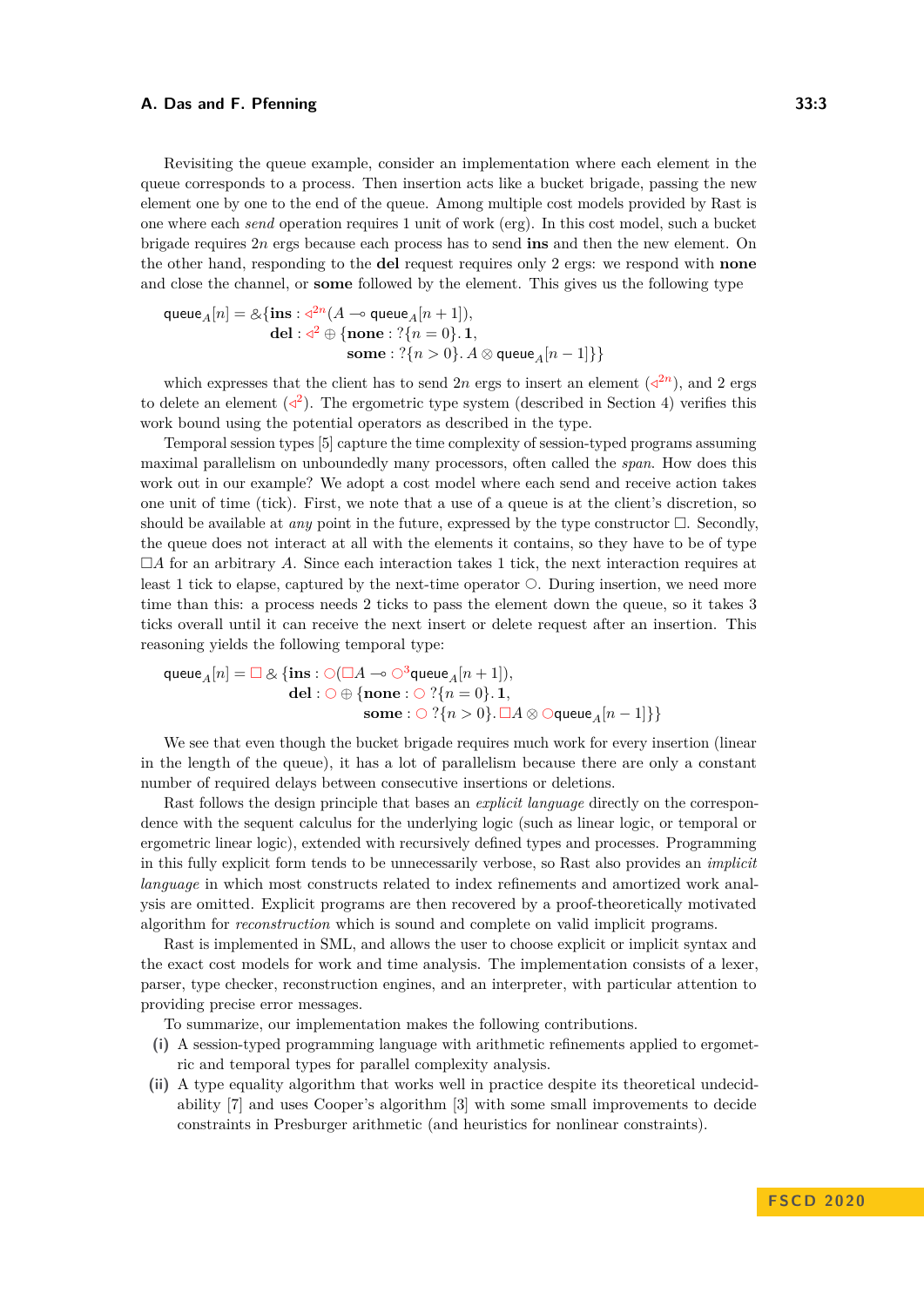```
1 type queue {n} = k ins : A -o queue {n+1},
2 del : +{none : ?{n = 0}. 1,
3 some : ?{n > 0}. A * queue {n-1}}}
4 decl empty : . |- (q : queue \{0\})
5 decl elem\{n\} : (x : A) (t : queue\{n\}) |- (q : queue\{n+1\})6
7 proc q <- empty =
8 case q ( \% receive a label along q
9 ins => x <- recv q ; % if 'ins' receive a channel x along q
10 e <- empty ; % spawn a new empty process
11 q <- elem {0} x e % continue as an elem holding x
12 | del => q.none ; \% if 'del', respond with label 'none'
13 assert q {0=0} ; % assert that (n = 0) [0/n]14 close q ) % terminate by closing q
15
16 proc q \leftarrow elem {n} x t =
17 case q ( % receive a label along q
18 ins => y <- recv q ; % if 'ins' receive a channel y along q
19 t.ins; % send label 'ins' along t
20 send t y ; % send the channel y along t
21 q \leftarrow \text{elem}\{n+1\} x t % recurse<br>
22 \mid del => q.some ; % if 'del
22 | del => q.some ; \% if 'del', respond with label 'some'
23 assert q {n+1>0}; % assert that (n > 0) [n+1/n]24 send q x ; % send x along q
25 q <-> t ) % identify q with t and terminate
```
**Listing 1** Declaration and definition of queue processes, file examples/list.rast

- **(iii)** A type checking algorithm that is sound and complete relative to type equality.
- **(iv)** A sound and complete reconstruction algorithm for a process language where most index and ergometric constructs remain implicit.
- **(v)** An interpreter for executing session-typed programs using the recently proposed shared memory semantics [\[16\]](#page-16-12).

# **2 Example: An Implementation of Queues**

We use the implementation of queues as sketched in the introduction as a first example program, starting with the indexed version. The concrete syntax of types is a straightforward rendering of their abstract syntax (Table [3\)](#page-11-0), except that all arithmetic expressions are enclosed in braces to make them visually easily discernible.

```
type queue {n} = k { ins : A -o queue {n+1},
                   del : +{ none : ?{ n = 0}. 1 ,
                           some : ?{n > 0}. A * queue{n-1}}
```
Each channel has exactly two endpoints: a *provider* and a *client*. Session fidelity ensures that provider and client always agree on the type of the channel and carry out complementary actions. The type of the channel evolves during communication, since it has to track where the processes are in the protocol as they exchange messages.

In our example, we need two kinds of processes: an *empty* process at the end of the queue, and an *elem* process that holds an element *x*. The empty process *provides* an empty queue, that is, a service of type queue{0} along a channel named q. It does not *use* any other services (indicated by '.'), so its type is declared with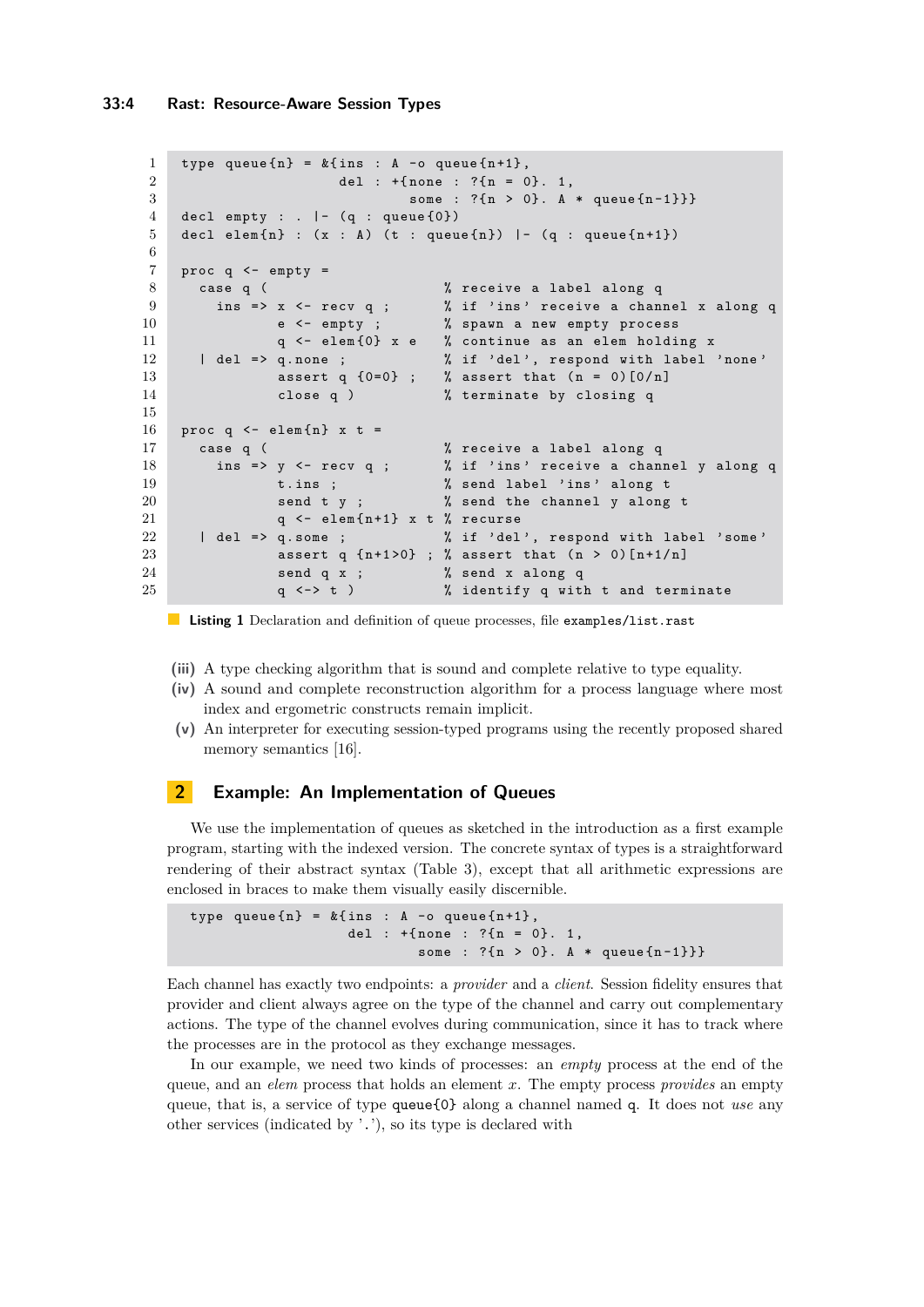decl empty : .  $| - (q : queue{0})$ 

An *elem* process *provides* a service of type queue{n+1} along a channel named q and *uses* a queue of type queue ${\bf n}$  along a channel named  ${\bf t}$ . In addition, it holds ("owns") an element x of type A.

decl elem $\{ n \}$  :  $(x : A)$   $(t : queue\{ n \})$   $| - (q : queue\{ n + 1 \})$ 

The turnstile '|-' separates the channels used from the channel that is provided (which is always exactly one, roughly analogous to a value returned by a function). The notation elem{n} indicates that the natural number n is a parameter of this process.

Listing [1](#page-3-0) shows the implementation of the two forms of processes in Rast. Comments, starting with a % character and extending to the end of the line, provide a brief explanation for the actions of each line of code. This code is in *explicit* form and contains two instances of assert to match the constraints  $?$  {n = 0} and  $?$  {n > 0} in the two possible responses to a delete request. These two lines would be omitted in implicit form since they can be read off the type at the corresponding place in the protocol. Of course, the type checker verifies that the assertion is justified and fails with an error message if it is not, whether the construct is explicit or implicit.

# **3 Basic and Refined Session Types**

We present the basic system of session types and its arithmetic refinement, postponing ergometric and temporal types to Section [4.](#page-8-0)

\nTypes\n
$$
A \ ::= \bigoplus \{ \ell : A \}_{\ell \in L} \mid \& \{ \ell : A \}_{\ell \in L} \mid A \otimes A \mid A \multimap A \mid \mathbf{1} \mid V \mid e \} \\
 \quad | \quad ? \{\phi\}. A \mid ! \{\phi\}. A \mid \exists n. A \mid \forall n. A
$$
\n

\n\nArith. Express.\n
$$
e \ ::= \ i \mid e + e \mid e - e \mid e \times e \mid n
$$
\n

\n\nArith. Props.\n
$$
\phi \ ::= \ e < e \mid e \leq e \mid e = e \mid e \geq e \mid e > e \mid \phi \land \phi \mid \phi \lor \phi \mid \neg \phi \mid \phi \supset \phi
$$
\n

Here, *i* stands for a natural number, *n* for an arithmetic variable, *L* for a finite set of labels, *V* for a type identifier, and [*e*] for a sequence of arithmetic expressions. Arithmetic propositions could contain quantifiers, but at present the implementation only supports them at the level of types. Arithmetic expressions may be nonlinear, although a definitive outcome of type-checking is only guaranteed if they are lie within Presburger arithmetic.

Our implementation does not support type polymorphism which is convenient in some of the examples. We therefore allow definitions such as  $queue_{A}[n] = \dots$  and interpret them as a family of definitions, one for each possible type *A*.

We review a few basic session type operators before introducing the quantified type constructors. Table [1](#page-5-0) overviews the session types with their continuations, their associated process terms and operational description.

The complete typing judgment for process expressions has the form of a sequent

 $\mathcal{V}$ ;  $\mathcal{C}$ ;  $\Delta \vdash^q_{\Sigma} P :: (x : A)$ 

where  $V$  are index variables  $n, \mathcal{C}$  are constraints over these variables expressed as a single proposition,  $\Delta$  are the linear antecedents  $x_i : A_i$ ,  $P$  is a process expression, and  $x : A$  is the linear succedent. The *potential q* is explained in Section [4.](#page-8-0) We propose and maintain that the  $x_i$  and  $x$  are all distinct, and that all free index variables in  $\mathcal{C}, \Delta, P$ , and  $A$  are contained among V. Finally,  $\Sigma$  is a fixed signature containing type and process definitions (explained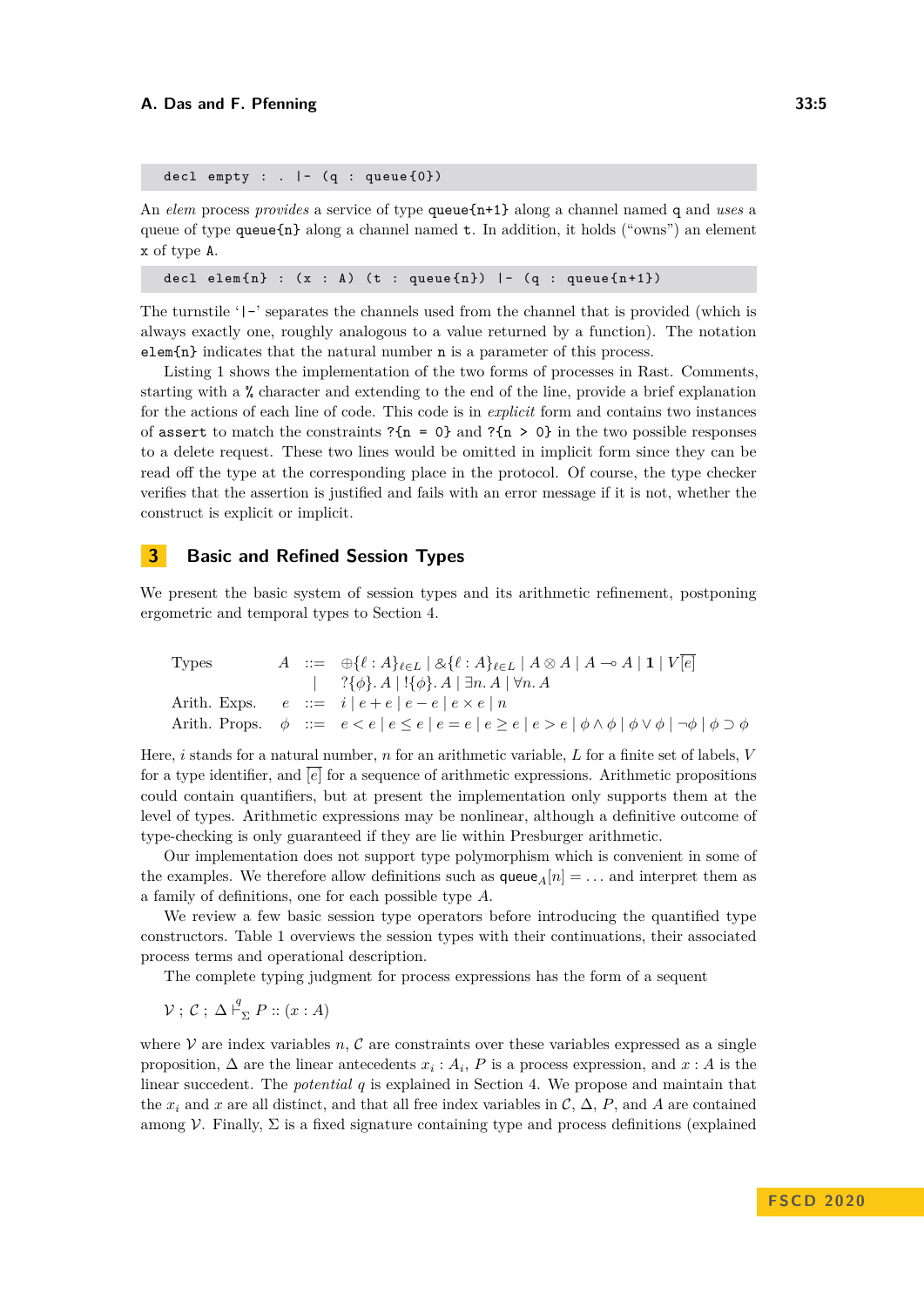# **33:6 Rast: Resource-Aware Session Types**

| Type                                                             | $\mathbf{Cont.}$ | Process Term                                                     | Cont.                      | Description                                                                   |
|------------------------------------------------------------------|------------------|------------------------------------------------------------------|----------------------------|-------------------------------------------------------------------------------|
| $c: \bigoplus \{ \ell : A_{\ell} \}_{\ell \in L} \quad c: A_{k}$ |                  | c.k : P<br>case $c$ $(\ell \Rightarrow Q_{\ell})_{\ell \in L}$   | Р<br>$Q_k$                 | provider sends label $k$ along $c$<br>client receives label $k$ along $c$     |
| $c: 8\{\ell : A_{\ell}\}_{\ell \in L} \quad c: A_{k}$            |                  | case $c$ $(\ell \Rightarrow P_{\ell})_{\ell \in L}$<br>$c.k$ ; Q | $P_k$<br>Q                 | provider receives label $k$ along $c$<br>client sends label $k$ along $c$     |
| $c: A \otimes B$                                                 | c:B              | send $c w : P$<br>$y \leftarrow$ recv $c : Q$                    | $\boldsymbol{P}$<br>Q[w/y] | provider sends chan. $w : A$ along c<br>client receives chan. $w : A$ along c |
| $c: A \rightarrow B$                                             | c: B             | $y \leftarrow$ recv $c : P$<br>send $c w$ ; $Q$                  | P[w/y]<br>Q                | provider receives $w : A$ along c<br>client sends $w : A$ along c             |
| c:1                                                              |                  | close $c$<br>wait $c:Q$                                          | Q                          | provider sends <i>close</i> along c<br>client receives <i>close</i> along c   |

<span id="page-5-0"></span>**Table 1** Basic session types with operational description.

in Section [3.1\)](#page-5-1). Because it is fixed, we elide it from the presentation of the rules. In addition we write  $V: \mathcal{C} \models \phi$  for semantic entailment ( $\phi$  is true assuming C) in the constraint domain where V contains all arithmetic variables in  $\mathcal C$  and  $\phi$ .

# <span id="page-5-1"></span>**3.1 Basic Session Types**

#### **External and Internal Choice**

The *external choice* type constructor  $\&\{\ell : A_{\ell}\}_{\ell \in L}$  is an *n*-ary labeled generalization of the additive conjunction  $A \& B$ . Operationally, it requires the provider of  $x : \& \{ \ell : A_\ell \}_{\ell \in L}$  to branch based on the label  $k \in L$  it receives from the client and continue to provide type  $A_k$ . The corresponding process term is written as case  $x$  ( $\ell \Rightarrow P|_{\ell \in L}$ . Dually, the client must send one of the labels  $k \in L$  using the process term  $(x.k; Q)$  where  $Q$  is the continuation. The *internal choice* constructor  $\bigoplus \{ \ell : A_{\ell} \}_{\ell \in L}$  is the dual of external choice requiring the provider to send one of the labels  $k \in L$  that the client must branch on.

### **Channel Passing**

The *tensor* operator  $A \otimes B$  prescribes that the provider of  $x : A \otimes B$  sends a channel *w* of type *A* and continues to provide type *B*. The corresponding process term is send *x w* ; *P* where  $P$  is the continuation. Correspondingly, its client must receive a channel using the term  $y \leftarrow$  recv  $x : Q$ , binding it to variable  $y$  and continuing to execute  $Q$ . The dual operator  $A \rightarrow B$  allows the provider to receive a channel of type *A* and continue to provide type *B*. Finally, the type **1** indicates *termination*, operationally denoting that the provider sends a *close* message and terminates the communication.

A process  $x \leftrightarrow y$  identifies the channels x and y so that any further communication along either  $x$  or  $y$  will be along the unified channel. Its typing rule corresponds to the logical rule of identity. Operationally, we refer to it as *forwarding*.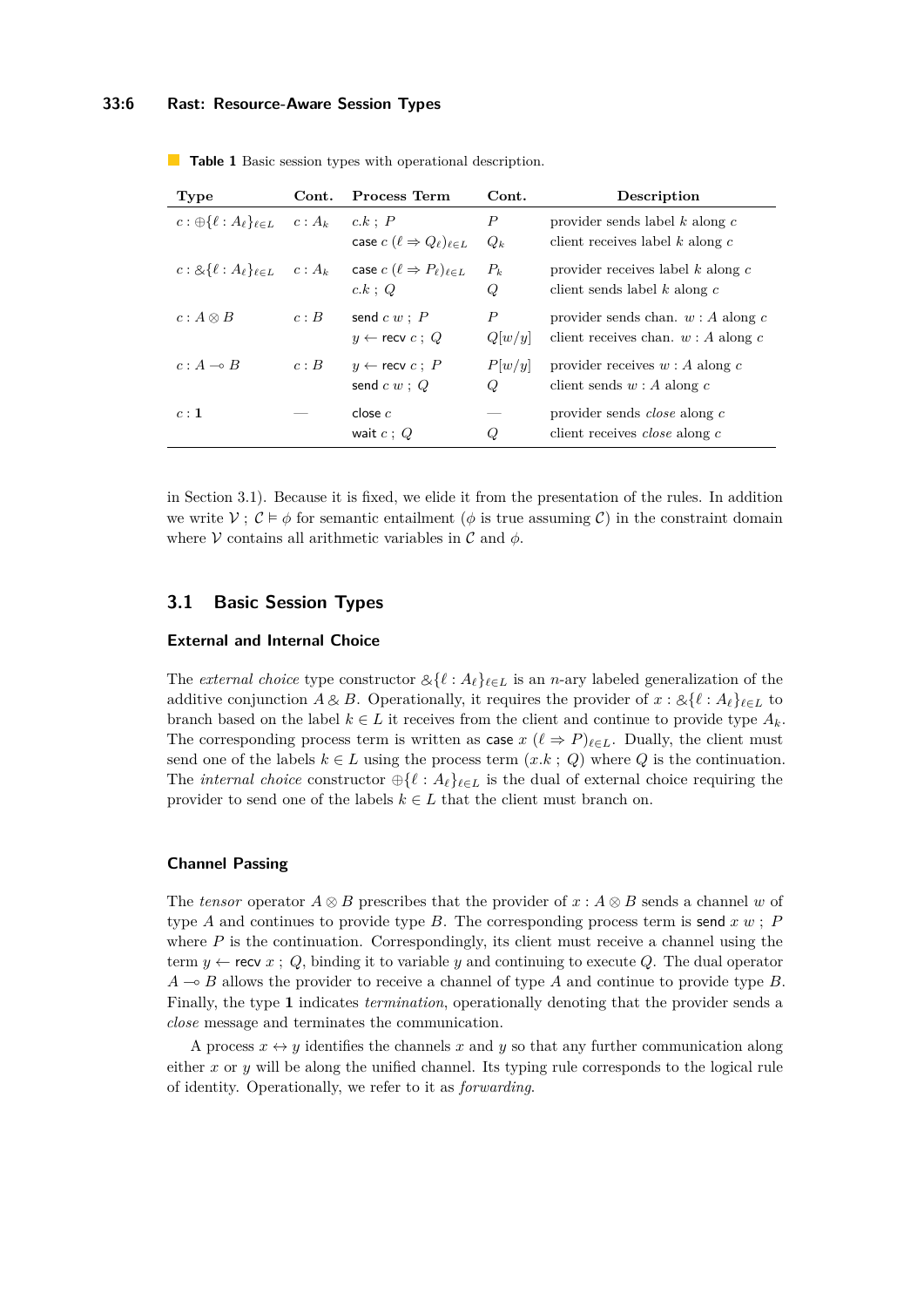| Type                          | Cont.     | Process Term                                                      | Cont.                      | Description                                                                           |
|-------------------------------|-----------|-------------------------------------------------------------------|----------------------------|---------------------------------------------------------------------------------------|
| $c: \exists n. A$             |           | $c: A[i/n]$ send $c \{e\}$ ; P<br>$\{n\} \leftarrow$ recv $c$ ; Q | $\boldsymbol{P}$<br>Q[i/n] | provider sends the value $i$ of $e$ along $c$<br>client receives number $i$ along $c$ |
| $c: \forall n. A$             | c: A[i/n] | $\{n\} \leftarrow$ recv $c : P$<br>send $c \{e\}$ ; Q             | P[i/n]<br>Q                | provider receives number $i$ along $c$<br>client sends value $i$ of $e$ along $c$     |
| $c: ?\{\phi\}. A \quad c: A$  |           | assert $c \{\phi\}$ ; P<br>assume $c \{\phi\}$ ; Q                | $\overline{P}$<br>Q        | provider asserts $\phi$ on channel c<br>client assumes $\phi$ on c                    |
| $c: \{\{\phi\}. A \quad c: A$ |           | assume $c \{\phi\}$ ; P<br>assert $c \{\phi\}$ ; Q                | $\boldsymbol{P}$<br>Q      | provider assumes $\phi$ on channel c<br>client asserts $\phi$ on c                    |

<span id="page-6-0"></span>**Table 2** Refined session types with operational description.

## **Process and Type Definitions**

Process definitions (possibly mutually recursive) have the form  $\Delta \vdash^q f\overline{n} = P :: (x : A)$ where f is the name of the process and P its definition. In addition,  $\bar{n}$  is a sequence of arithmetic variables that  $\Delta$ , *q*, *P*, and *A* can refer to. Note that in the implementation a typed definition is split up into a declaration and a simple definition

decl f{n1}...{nk} : (x1 : A1) ... (xm : Am) |- (x : A) proc  $x \le f\{n1\} \dots \{nk\}$   $x1 \dots xm = P$ 

A new instance of a defined process *f* can be spawned with the expression  $x \leftarrow f[\overline{e}] \ \overline{y}$ ; *Q* where  $\bar{y}$  is a sequence of channels matching the antecedents  $\Delta$  and  $\bar{[e]}$  is a sequence of arithmetic expressions matching the variables  $\overline{[n]}$ . The newly spawned process will use all variables in  $\overline{v}$  and provide x to the continuation O. The declaration of f is looked up in the signature  $\Sigma$ , and  $\bar{e}$  is substituted for  $\bar{n}$  and  $\bar{y}$  for  $\Delta$ . Sometimes a process invocation is a tail call, written without a continuation as  $x \leftarrow f\overline{|e|} \overline{y}$ .

We allow (possibly mutually recursive) type definitions  $V[\overline{n}] = A$ , or, in concrete syntax

type  $v{n1}$ ... ${nk}$  = A

in the signature  $\Sigma$ . Here,  $\overline{[n]}$  again denotes a sequence of arithmetic variables. We also require *A* to be *contractive* [\[10\]](#page-16-6) meaning *A* should not itself be a type name. Our type definitions are *equirecursive* so we can silently replace type names  $V[\overline{e}]$  indexed with arithmetic refinements by  $A\left[\overline{e}/\overline{n}\right]$  during type checking.

All types in a signature must be *valid* which requires that all free arithmetic variables of C and A are contained in V, and that for each arithmetic expression  $e$  in A we can prove  $V'$ ;  $C' \vdash e$ : nat for the constraints C' known at the occurrence of *e* (implying  $e \ge 0$ ).

# **3.2 The Refinement Layer**

We now describe quantifiers  $(\exists n. A, \forall n. A)$  and constraints  $(\exists \phi\} A, \exists \phi\} A)$ . An overview of the types, process expressions, and their operational meaning can be found in Table [2.](#page-6-0)

# **Quantification**

The provider of (*c* : ∃*n. A*) should send a witness *e* along channel *c* and then continue as  $A[e/n]$ . From the typing perspective, we just need to check that the expression *e* denotes a natural number, using only the permitted variables in  $\mathcal V$ .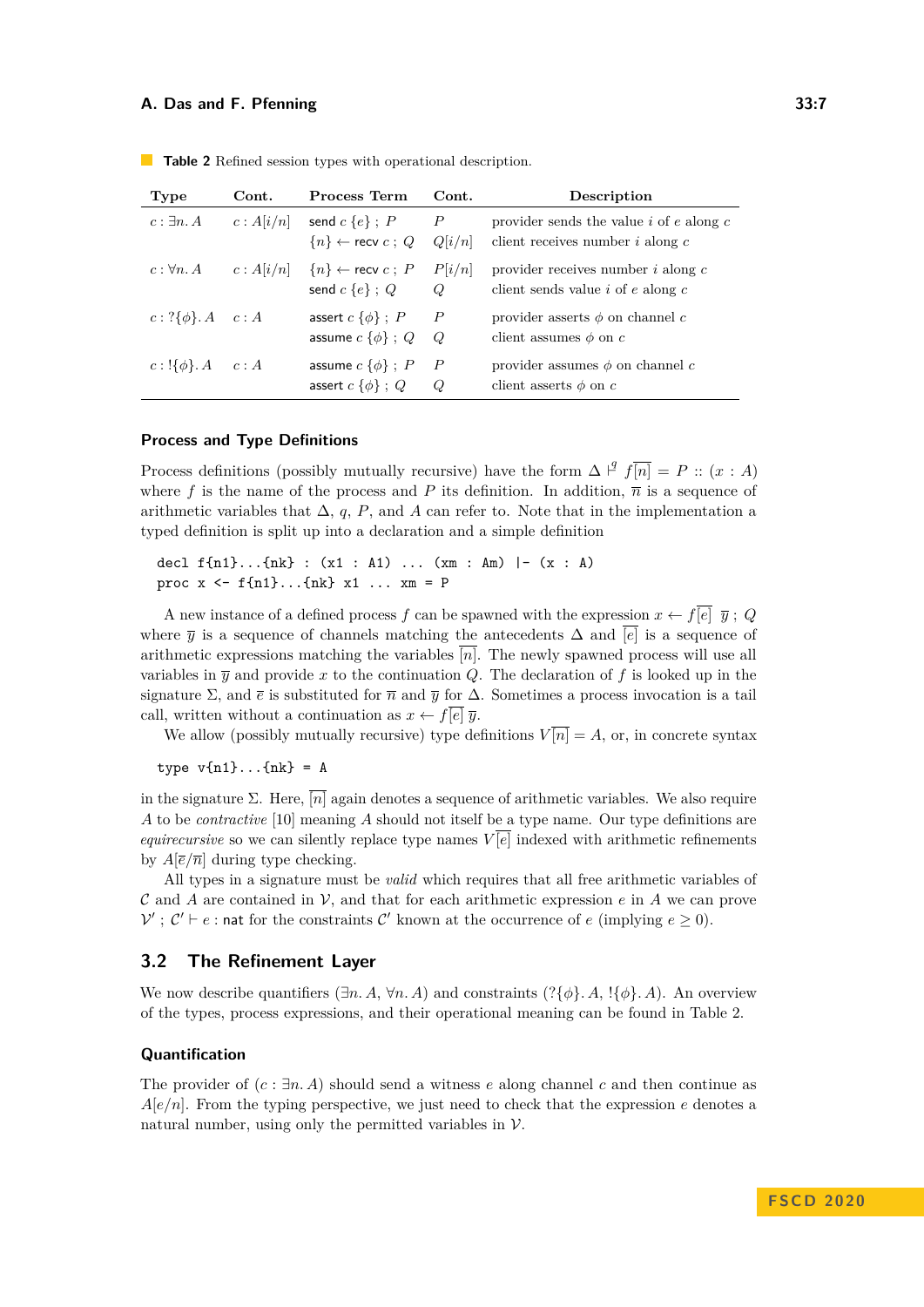### **33:8 Rast: Resource-Aware Session Types**

$$
\frac{\mathcal{V}: \mathcal{C} \vdash e : \text{natV}: \mathcal{C}: \Delta \stackrel{q}{\vdash} P :: (x : A[e/n])}{\mathcal{V}: \mathcal{C}: \Delta \stackrel{q}{\vdash} \text{send } x \{e\}; \ P :: (x : \exists n. A)} \exists R
$$
\n
$$
\frac{\mathcal{V}, n: \mathcal{C}: \Delta, (x : A) \stackrel{q}{\vdash} Q_n :: (z : C) \quad (n \text{ fresh})}{\mathcal{V}: \mathcal{C}: \Delta, (x : \exists n. A) \stackrel{q}{\vdash} \{n\} \leftarrow \text{recv } x; \ Q_n :: (z : C)} \exists L
$$

The dual type ∀*n. A* reverses the role of the provider and client. The client sends (the value of) an arithmetic expression *e* which the provider receives and binds to *n*.

#### **Constraints**

Refined session types also allow constraints over index variables. From the message-passing perspective, the provider of  $(c : ?{\phi}\)$ . A should send a proof of  $\phi$  along c and the client should receive such a proof. Statically, it is the provider's responsibility to ensure that *φ* holds, while the client is permitted to assume that  $\phi$  is true. The dual operator  $\{\phi\}$ *. A* reverses the role of provider and client. The provider of  $c$ :  $\{\phi\}$ *. A* may assume the truth of *φ*, while the client must verify it. The typing rules for the ? type constructor are

$$
\frac{\mathcal{V}: \mathcal{C} \models \phi \quad \mathcal{V}: \mathcal{C}: \Delta \stackrel{\beta}{\vdash} P :: (x:A)}{\mathcal{V}: \mathcal{C}: \Delta \stackrel{\beta}{\vdash}} \text{assert } x \{\phi\}: P :: (x:?\{\phi\}.A) \quad ?R
$$
\n
$$
\frac{\mathcal{V}: \mathcal{C} \land \phi: \Delta, (x:A) \stackrel{\beta}{\vdash} Q :: (z:C)}{\mathcal{V}: \mathcal{C}: \Delta, (x:?\{\phi\}.A) \stackrel{\beta}{\vdash}} \text{assume } x \{\phi\}: Q :: (z:C) \quad ?L
$$

The remaining issue is how to type-check a branch that is impossible due to unsatisfiable constraints. A special impossibility construct is used to handle this situation (dead branches).

$$
\frac{\mathcal{V}: \mathcal{C} \models \bot}{\mathcal{V}: \mathcal{C}: \Delta \stackrel{\text{q}}{\vdash} \text{impossible} :: (x:A)} \text{ unsat}
$$

There is no operational rule for this scenario since in well-typed configurations the process expression "impossible" is dead code and can never be reached. In practice, we almost never write this construct since reconstruction will fill in missing branches, whose impossibility is then verified by the type checker.

#### **Example: Binary Numbers**

As a second example consider natural numbers in binary representation. The idea is that, for example, the number 13 in binary  $(1101)_2$  form is represented as a sequence of labels **b1***,* **b0***,* **b1***,* **b1***,* **e***, close* sent or received on a given channel with the least significant bit first. Here **e** represents 0 (the empty sequence of bits), while **b0** and **b1** represent bits 0 and 1, respectively. Because (linear) arithmetic contains no division operator, we express the type  $\sin[n]$  of binary numbers with value *n* using existential quantification, with the concrete syntax ?k. A for ∃*k. A*.

```
type bin {n} = +{ b0 : ?{n > 0}. ?k. ?{n = 2*k}. bin {k},
                 b1 : ?{n > 0}. ?k. ?{n = 2*k+1}. bin{k},
                 e : ?\{n = 0\}. 1 }
```
The constraint that  $n > 0$  in the case of **b0** ensures the representation is unique and there are no leading zeros; the same constraint for **b1** is in fact redundant. The examples/arith.rast contains several examples of processes over binary numbers like addition, multiplication, predecessor, equality and conversion to and from numbers in unary form.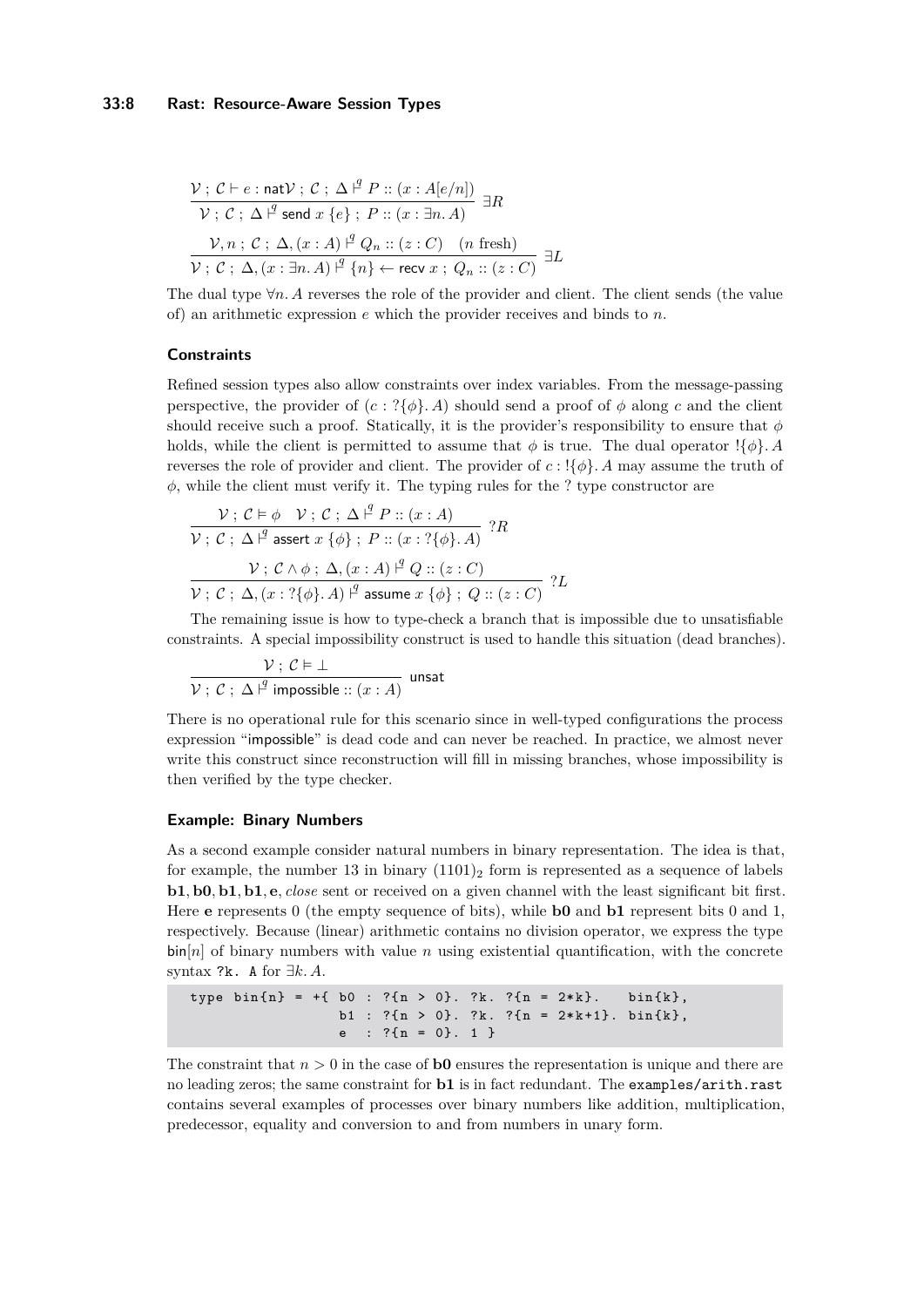# <span id="page-8-0"></span>**4 Ergometric and Temporal Session Types**

An important application of refinement types is complexity analysis. Prior work on resourceaware session types [\[6,](#page-16-9) [5,](#page-15-2) [4\]](#page-15-3) crucially rely on arithmetic refinements to express work and time bounds. In this section, we review these type systems. The design principle we followed is that they should be *conservative* over the basic and indexed session types, so that previously defined programs and type-checking rules do not change.

# **4.1 Ergometric Types**

The key idea is that *processes store potential* and *messages carry potential*. This potential can either be consumed to perform *work* or exchanged using special messages. The type system provides the programmer with the flexibility to specify what constitutes work. Thus, the programmer can choose to count the resource they are interested in, and the type system provides the corresponding upper bound. Our current examples assign unit cost to message sending operations (exempting those for index objects or potentials themselves) effectively counting the total number of "real" messages exchanged during a computation.

Two dual type constructors  $\rho^r A$  and  $\varphi^r A$  are used to exchange potential. The provider of  $x : \triangleright^{r} A$  must *pay r* units of potential along *x* using process term (pay  $x \{r\}$ ; *P*), and continue to provide *A* by executing *P*. These *r* units are deducted from the potential stored inside the sender. Dually, the client must receive the *r* units of potential using the term (get  $x\{r\}$ ;  $Q$ ) and add this to its internal stored potential. Finally, since processes are allowed to store potential, the typing judgment records the potential available to a process above the turnstile  $\mathcal{V}$ ;  $\mathcal{C}$ ;  $\Delta \vdash_{\Sigma}^q P :: (\mathcal{X} : A)$ . We allow potential *q* to refer to index variables in V to capture variable potential. The typing rules for  $\triangleright^r A$  are

$$
\frac{\mathcal{V}: \mathcal{C} \models q \ge r_1 = r_2 \quad \mathcal{V}: \mathcal{C}: \Delta \stackrel{q^{r-r_1}}{\models} P :: (x:A)}{\mathcal{V}: \mathcal{C}: \Delta \stackrel{q}{\models} \text{pay } x \{r_1\}; \ P :: (x : \mathcal{D}^{r_2} A)} \triangleright R}
$$
\n
$$
\frac{\mathcal{V}: \mathcal{C} \models r_1 = r_2 \quad \mathcal{V}: \mathcal{C}: \Delta, (x:A) \stackrel{q^{r+r_1}}{\models} Q :: (z:C)}{\mathcal{V}: \mathcal{C}: \Delta, (x : \mathcal{D}^{r_2} A) \stackrel{q}{\models} \text{get } x \{r_1\}; \ Q :: (z:C)} \triangleright L}
$$

In both cases, we check that the exchanged potential in the expression and type matches  $(r_1 = r_2)$ , and while paying, we ensure that the sender has sufficient potential to pay. The dual type  $\triangleleft^r A$  enables the provider to receive potential that is sent by its client. Since the sent or received potential must match the one prescribed by the type, our reconstruction algorithm can insert the pay and get actions in a sound and complete way (get as soon as possible and pay as late as possible).

We use a special expression work  $\{r\}$ : *P* to *perform work*. Usually, work actions are inserted by the Rast compiler based on a cost model selected by the programmer, such as paying one erg just before every send operation. The programmer can also select a model where all operations are free and manually insert calls to work {*r*}. An example of this is given in the file linlam-reds.rast that counts the number of reductions necessary for the evaluation of an expression in the linear *λ*-calculus.

$$
\frac{\mathcal{V}: \mathcal{C} \vDash q \geq r \quad \mathcal{V}: \mathcal{C}: \, \Delta \stackrel{q^{r-r}}{\vdash} P :: (x:A)}{\mathcal{V}: \mathcal{C}: \, \Delta \stackrel{q}{\vdash} \text{work} \{r\}: P :: (x:A)} \text{ work}
$$

Work is *precise*, that is, before terminating a process must have 0 potential, which can be achieved by explicitly consuming any remaining potential.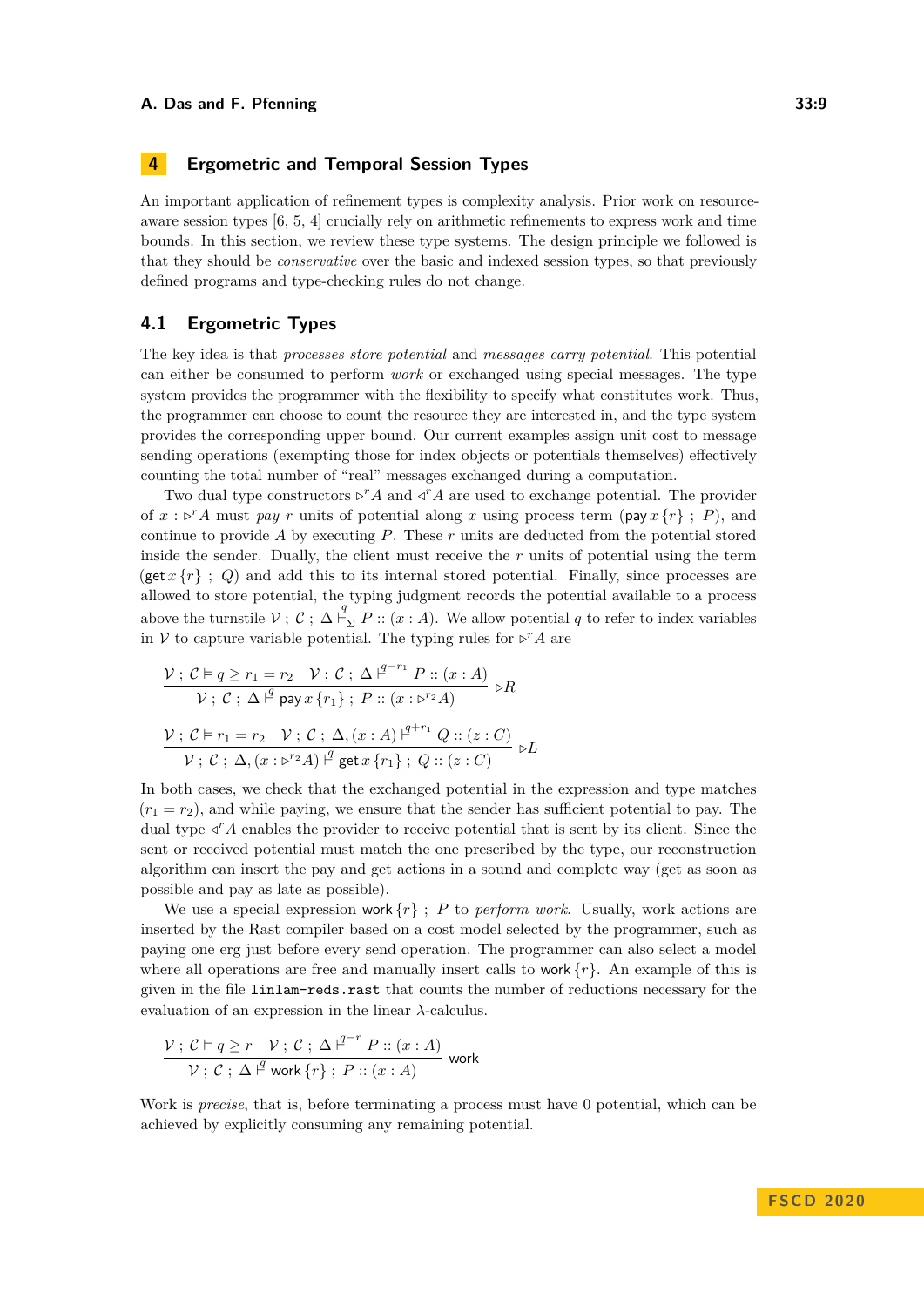#### **33:10 Rast: Resource-Aware Session Types**

#### **Example: Queue Revisited**

We have already seen the ergometric types of queues as a bucket brigade in the introduction. We show it now in concrete syntax, where  $\leq \{p\}$  receives potential p.

```
type queue {n} = k{ ins : <{2*n}| A -o queue {n+1},
                   del : \langle \{2\} | +{none : ?{n = 0}. 1,
                                  some : ?{n > 0}. A * queue{n-1}}decl empty : . | - (q : queue{0})decl elem{n} : (x : A) (r : queue{n}) |- (q : queue{n+1})
```
Interestingly, the exact code of Listing [1](#page-3-0) will check against this more informative type (see file examples/list-work.rast). The cost model will insert the appropriate work  $\{r\}$  action and reconstruction will insert the actions to pay and get potential.

For a queue implemented internally as two stacks we can perform an amortized analysis. Briefly, the queue process maintains two lists: one (*in*) to store messages when they are enqueued, and a reversed list (*out*) from which they are dequeued. When the client wishes to dequeue an element and the *out* list is empty, the provider reverses the *in* list to serve as the new *out* list. A careful analysis shows that if this data structure is used linearly, both insert and delete have constant amortized time. More specifically we obtain the type

```
type queue{n} = k{enq : <{6}| nat -o queue{n+1},
                    deq : \langle \{4\} | + {none : ? {n = 0}. 1,
                                   some : ?{n > 0}. nat * queue {n-1}}
```
The program can be found in the file list-work.rast in the repository.

# **4.2 Temporal Types**

Rast also supports *temporal modalities next* ( $\bigcirc A$ ), *always* ( $\Box A$ ), and *eventually* ( $\Diamond A$ ), interpreted over a linear model of time. To model computation time, we use the syntactic form delay which advances time by one tick. A particular cost semantics is specified by taking an ordinary, non-temporal program and adding delays capturing the intended cost. For example, if only the blocking operations should cost one unit of time, a delay is added before the continuation of every receiving construct. For type checking, the delay construct subtracts one  $\circlearrowright$  operator from every channel it refers to. We denote consuming  $r$  units on the left of the context using  $[A]_L^t$ , and on the right by  $[A]_R^t$ . Briefly,  $[\bigcirc^t A]_L^{-t} = [\bigcirc^t A]_R^{-t} = A$ .

$$
\frac{\mathcal{V}: \mathcal{C} \models t \ge 0\mathcal{V}: \mathcal{C}: [\Delta]_L^{-t} \stackrel{\beta}{\vdash} Q :: (x : [A]_R^{-t})}{\mathcal{V}: \mathcal{C}: \Delta \stackrel{\beta}{\vdash} \mathsf{delay}(t): P :: (x : A)} \bigcirc LR
$$

#### **Always A**

A process providing  $x : \Box A$  promises to be available at any time in the future, including now. When the client would like to use this provider it (conceptually) sends a message now! along *x* and then continues to interact according to type *A*.

A process P providing  $x : \Box A$  must be able to wait indefinitely. But this is only possible if all the channels that *P* uses can also wait indefinitely. This is enforced in the rule by the condition  $\Delta$  delayed<sup> $\Box$ </sup> which requires each antecedent to have the form  $y_i: \bigcirc^{n_i} \Box B_i$ .

$$
\frac{\Delta \mathop{\sf delayed}\nolimits^{\square} \quad \Delta \vdash P :: (x:A)}{\Delta \vdash (\text{when?}(x) \; ; \; P) :: (x:\square A)} \; \square R \qquad \frac{\Delta, x:A\vdash Q :: (z:C)}{\Delta, x:\square A\vdash (\text{now!}(x) \; ; \; Q) :: (z:C)} \; \square L
$$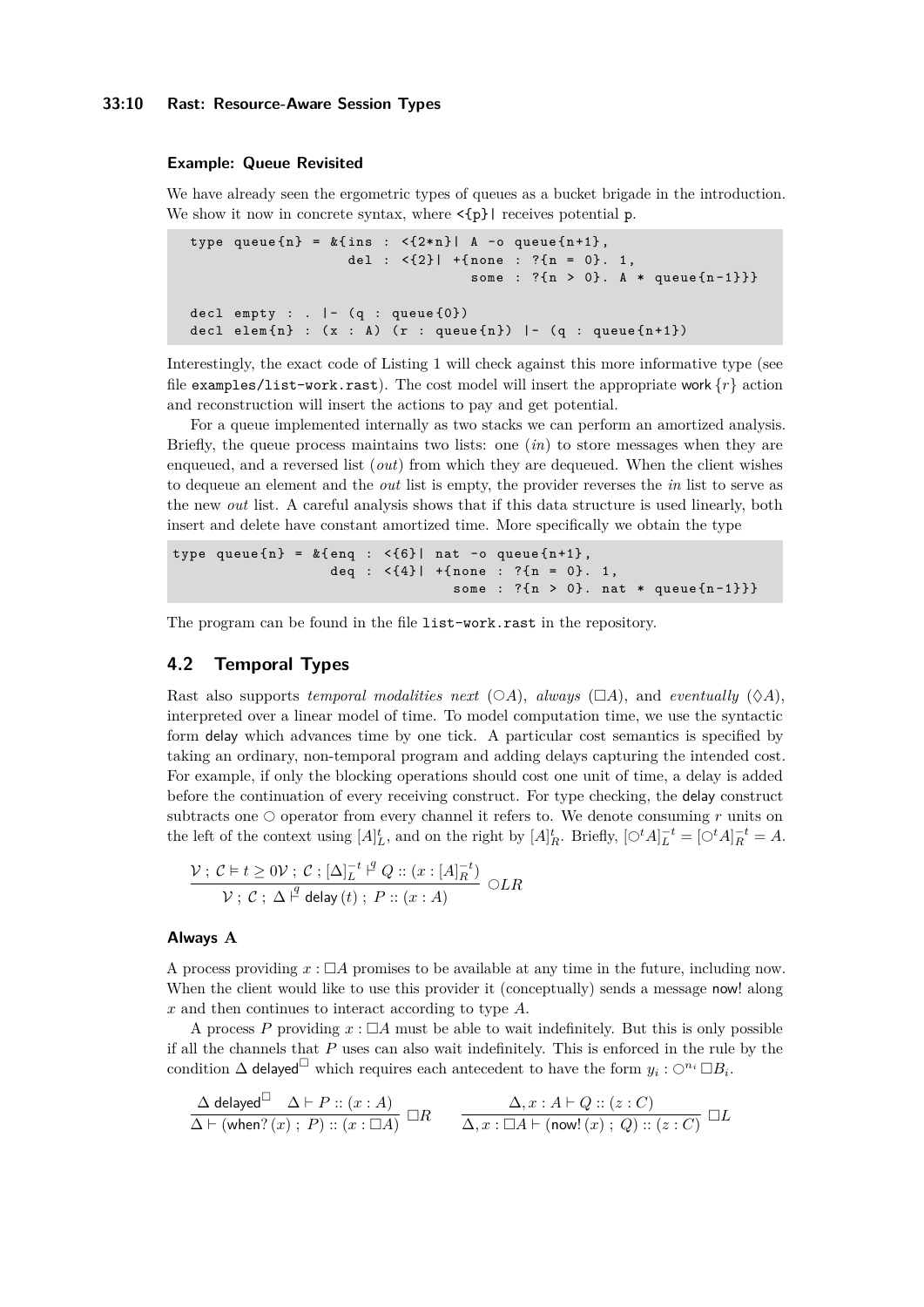Rast also has its dual modality  $\Diamond A$ , which communicates at some indeterminate future time. This is used when the time (span) of a computation is unpredictable or not expressible within the constraints of the language (more details in prior work [\[5\]](#page-15-2)).

#### **Example: Queue Revisited**

We have already foreshadowed the temporal type of a queue, implemented as a bucket brigade. We show it now in concrete syntax, where () is the  $\circ$  modality and [] represents  $\Box$ . We also show the types of the empty and elem processes (see file examples/time.rast).

```
type queue {n} = [] {enq : () A -o ()()() queue {n+1},
                      deq : () + \{none: () ?{n = 0}. 1,some: () ?{n > 0}. A * () queue{n-1}}decl empty : . | - (q : ()() queue {0})
decl elem\{ n \} : (x : A) (r : () () queue\{ n \} ) | - (q : queue\{ n+1 \})
```
Because Rast currently does not have reconstruction for time we have to update the program with the five temporal actions presented in this section (two instances of delay, two of when, and one of now). A key observation here is that in the case of elem the process *r* does not need to be ready instantaneously, but can be ready after a delay of 2 ticks, because that is how long it takes to receive the **ins** label and the element along *q*. This slack is also reflected in the type of empty because it becomes then back of a new element when the end of the queue is reached.

# **5 Implementation**

We have implemented a prototype for Rast in Standard ML (6700 lines of code). This implementation contains a lexer and parser (1355 lines), an arithmetic solver (1083 lines), a type checker (2852 lines), pretty printer (375 lines), reconstruction engine (880 lines), and interpreter (155 lines). The source code is well-documented and available open-source.

#### **Syntax**

Table [3](#page-11-0) describes the syntax for Rast programs. Each row presents the abstract and concrete representation of a session type, and its corresponding providing expression. A program contains a series of mutually recursive type and process declarations and definitions.

```
type v\{n\} = A
decl f : (x1 : A1) ... (xn : An) |- (x : A)proc x \leq -f x1 ... xn = P
```
# **Listing 2** Top-Level Declarations

The first line is a *type definition*, where *v* is the name with index variable *n* and *A* is its definition. The second line is a *process declaration*, where f is the process name,  $(x_1)$ :  $A_1$ )...  $(x_n : A_n)$  are the used channels and corresponding types, while the offered channel is *x* of type *A*. Finally, the last line is a *process definition* for the same process *f* defined using the process expression *P*. We use a hand-written lexer and shift-reduce parser to read an input file and generate the corresponding abstract syntax tree of the program. The reason to use a hand-written parser instead of a parser generator is to anticipate the most common syntax errors that programmers make and respond with the best possible error messages.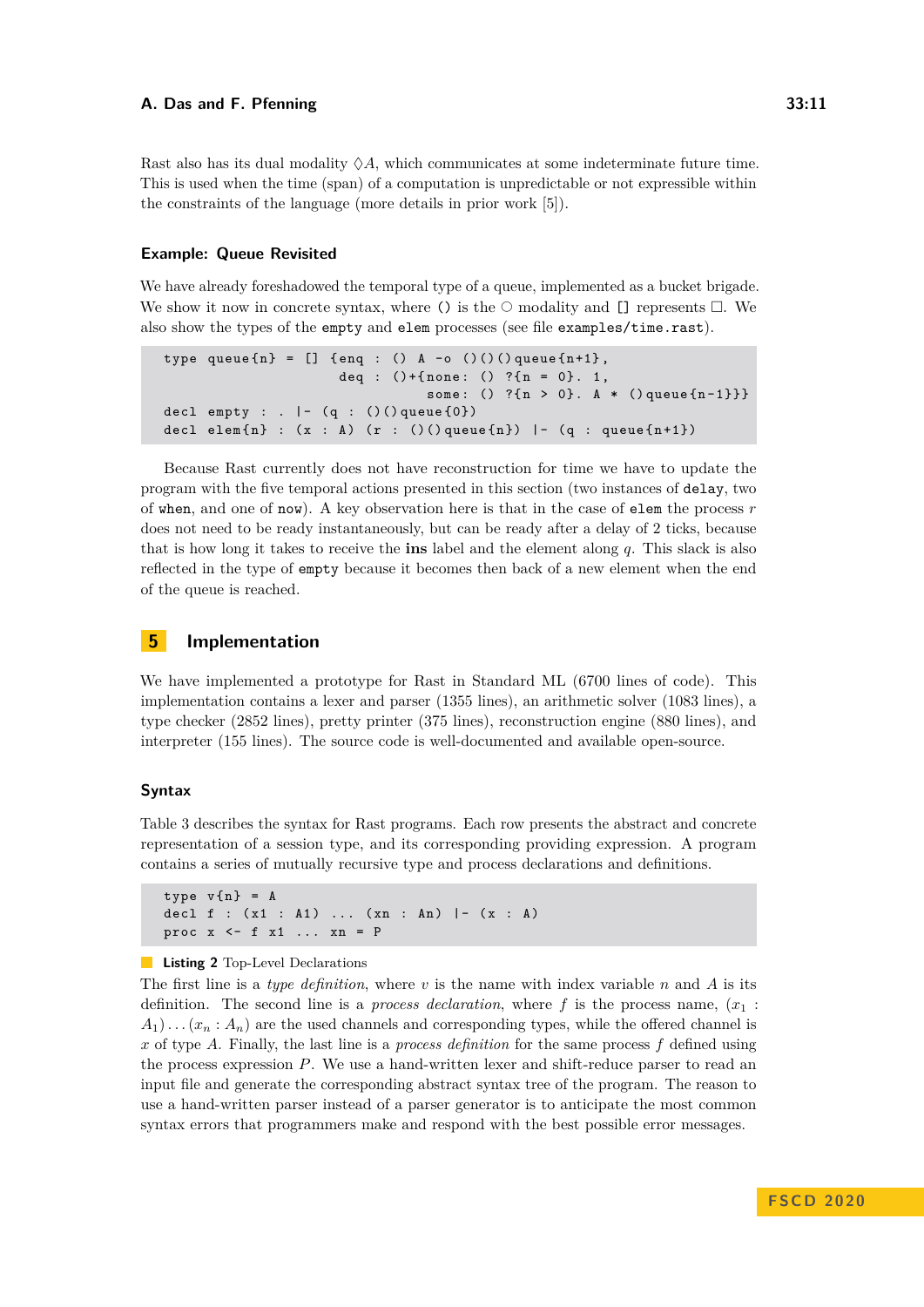# **33:12 Rast: Resource-Aware Session Types**

|                            | Abstract Types Concrete Types | Abstract Syntax Concrete Syntax                 |                                  |
|----------------------------|-------------------------------|-------------------------------------------------|----------------------------------|
| $\oplus \{l : A, \ldots\}$ | $+{1 : A, }$                  | x.k                                             | x.k                              |
| $& \{l : A, \}$            | $&\{1 : A, \ldots\}$          | case $x$ $(\ell \Rightarrow P)_{\ell \in L}$    | case x $(1 \Rightarrow P \mid )$ |
| $A \otimes B$              | $A * B$                       | send $x w$                                      | send x w                         |
| $A \multimap B$            | $A - O B$                     | $y \leftarrow$ recv $x$                         | $y \leftarrow \text{recv} x$     |
| 1                          | $\mathbf{1}$                  | close $x$                                       | close x                          |
|                            |                               | wait $x$                                        | wait x                           |
| $\exists n. A$             | ?n. A                         | send $x \{e\}$                                  | send $x \{e\}$                   |
| $\forall n. A$             | ln. A                         | ${n} \leftarrow$ recv x ${n} \leftarrow$ recv x |                                  |
| $?\{n = 0\}$ . A           | $?{n = 0}. A$                 | assert $x \{n = 0\}$ assert $x \{n = 0\}$       |                                  |
| $\{n=0\}$ . A              | $\{n = 0\}$ . A               | assume $x \{n = 0\}$ assume $x \{n = 0\}$       |                                  |
| $\triangleright^r A$       | $\{r\}$ A                     | pay $x\{r\}$                                    | pay $x \{r\}$                    |
| $\triangleleft^r A$        | $\{r\}$   A                   | get $x\{r\}$                                    | get $x \{r\}$                    |
| $\bigcirc^t A$             | $({t})$ A                     | delay $t$                                       | $delay$ $\{t\}$                  |
| $\Box A$                   | $\Box$ A                      | when $x$                                        | when x                           |
| $\Diamond A$               | $\leftrightarrow$ A           | now $x$                                         | now x                            |
| V[e]                       | $V{e1}.$ ${ek}$               | $x \leftrightarrow y$                           | $x \le -\frac{1}{y}$             |
|                            |                               | $x \leftarrow f x_1 \dots x_n$ x <- f x1  xn    |                                  |

<span id="page-11-0"></span>**Table 3** Abstract and Corresponding Concrete Syntax for Types and Expressions.

# **Validity Checking**

Once the program is parsed and its abstract syntax tree is extracted, we perform a validity check on it. We check that all index refinements, potentials, and delay operators are nonnegative. We also check that all index expressions are closed with respect to the the index variables in scope. To simplify and improve the efficiency of the type equality algorithm, we also assign internal names to type subexpressions parameterized over their free index variables. These internal names are not visible to the programmer.

# **Cost Model**

The cost model defines the execution cost of each construct. Since our type system is parametric in the cost model, we allow programmers to specify the cost model they want to use. Although programmers can create their own cost model (by inserting work or delay expressions in the process expressions), we provide three custom cost models: send, recv, and recvsend. If we are analyzing work (resp. time), the send cost model inserts a work $\{1\}$  (resp.  $\text{delay}\{1\}$  before (resp. after) each send operation. Similarly, recv model assigns a cost of 1 to each receive operation. The recvsend cost model assigns a cost of 1 to each send and receive operation.

# **Reconstruction and Type Checking**

The programmer can use a flag in the program file to indicate whether they are using *explicit* or *implicit* syntax. If the syntax is explicit, the reconstruction engine performs no program transformation. However, if the syntax is implicit, we use the implicit type system to approximately type-check the program. Once completed, we use the forcing calculus, introduced in prior work [\[7\]](#page-16-11) to insert assert, assume, pay, get and work constructs. The core idea here is simple: insert assume or get constructs eagerly, i.e., as soon as available on a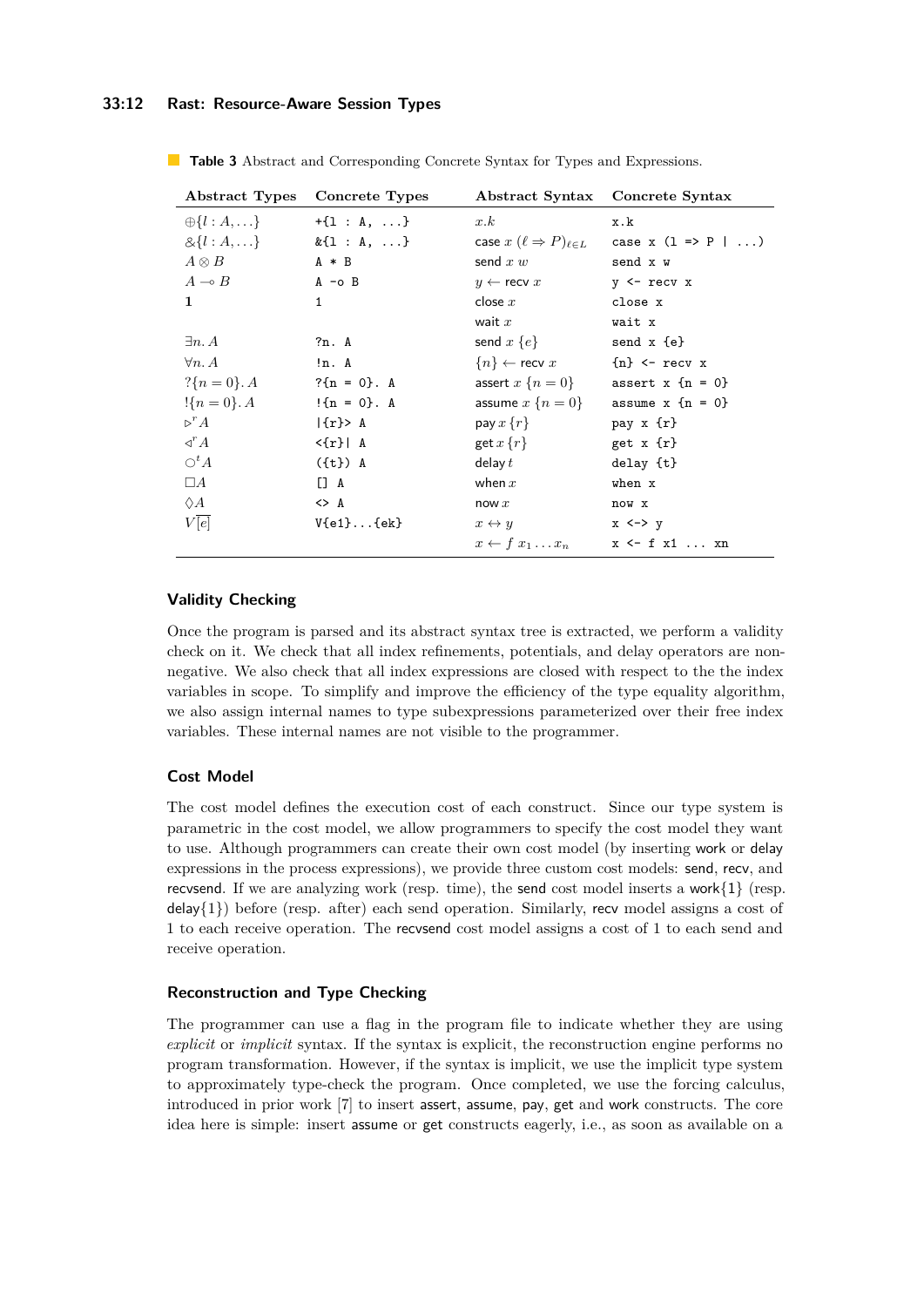channel, and insert assert and pay lazily, i.e., just before communicating on that channel. The forcing calculus proves that this reconstruction technique is sound and complete in the absence of certain forms of quantifier alternations (which are checked before reconstruction is performed). We only perform reconstruction for proof constraints and ergometric types, leaving reconstruction of quantifiers and temporal constructs to future work.

The implementation takes some care to provide good error messages, in particular as session types (not to mention arithmetic refinements, ergometric types, and temporal types) are likely to be unfamiliar. One technique is staging: first check approximate type correctness, ignoring index, ergometric, and temporal types, and only if that check passes perform reconstruction and strict checking of type. Another particularly helpful technique has been type compression. Whenever the type checker expands a type  $V[\overline{e}]$  with  $V[\overline{n}] = A$ to  $A[\overline{e}/\overline{n}]$  we record a reverse mapping from  $A[\overline{e}/\overline{n}]$  to  $V[\overline{e}]$ . When printing types for error messages this mapping is consulted, and complex types may be compressed to much simpler forms, greatly aiding readability of error messages.

# **Type Equality**

At the core of type checking lies type equality, defined coinductively [\[10\]](#page-16-6). With arithmetic refinements this equality is undecidable, but have found what seems to be a practical approximation [\[7\]](#page-16-11), incrementally constructing a bisimulation closed under reflexivity. This algorithm always terminates, but may fail to establish an equality if the coinductive invariant is not general enough. Rast therefore allows the programmer to assert an arbitrary number of additional type equalities with the construct

eqtype  $V{e1}$ ... ${en}$  =  $V'{e1}'$ ... ${ek'}$ 

These are then checked one by one, assuming all other asserted equalities. The default construction of the bisimulation is currently strong enough so that this feature has not been needed for any of our standard examples.

# **Arithmetic Solver**

To determine the validity of arithmetic propositions that is used by our refinement layer, we use a straightforward implementation of Cooper's decision procedure [\[3\]](#page-15-4) for Presburger arithmetic. We found a small number of optimizations were necessary, but the resulting algorithm has been quite efficient and robust.

- (i) We eliminate constraints of the form  $x = e$  (where x does not occur in  $e$ ) by substituting *e* for *x* in all other constraints to reduce the total number of variables.
- **(ii)** We exploit that we are working over natural numbers so all solutions have a natural lower bound, i.e., 0.

We also extend our solver to handle non-linear constraints. Since non-linear arithmetic is undecidable, in general, we use a normalizer which collects coefficients of each term in the multinomial expression.

- (i) To check  $e_1 = e_2$ , we normalize  $e_1 e_2$  and check that each coefficient of the normal form is 0.
- (ii) To check  $e_1 \ge e_2$ , we normalize  $e_1 e_2$  and check that each coefficient is non-negative.
- (iii) If we know that  $x \geq c$ , we substitute  $y + c$  for x in the constraint that we are checking with the knowledge that the fresh  $y \geq 0$ .
- **(iv)** We try to find a quick counterexample to validity by plugging in 0 and 1 for the index variables (which can be improved in the future).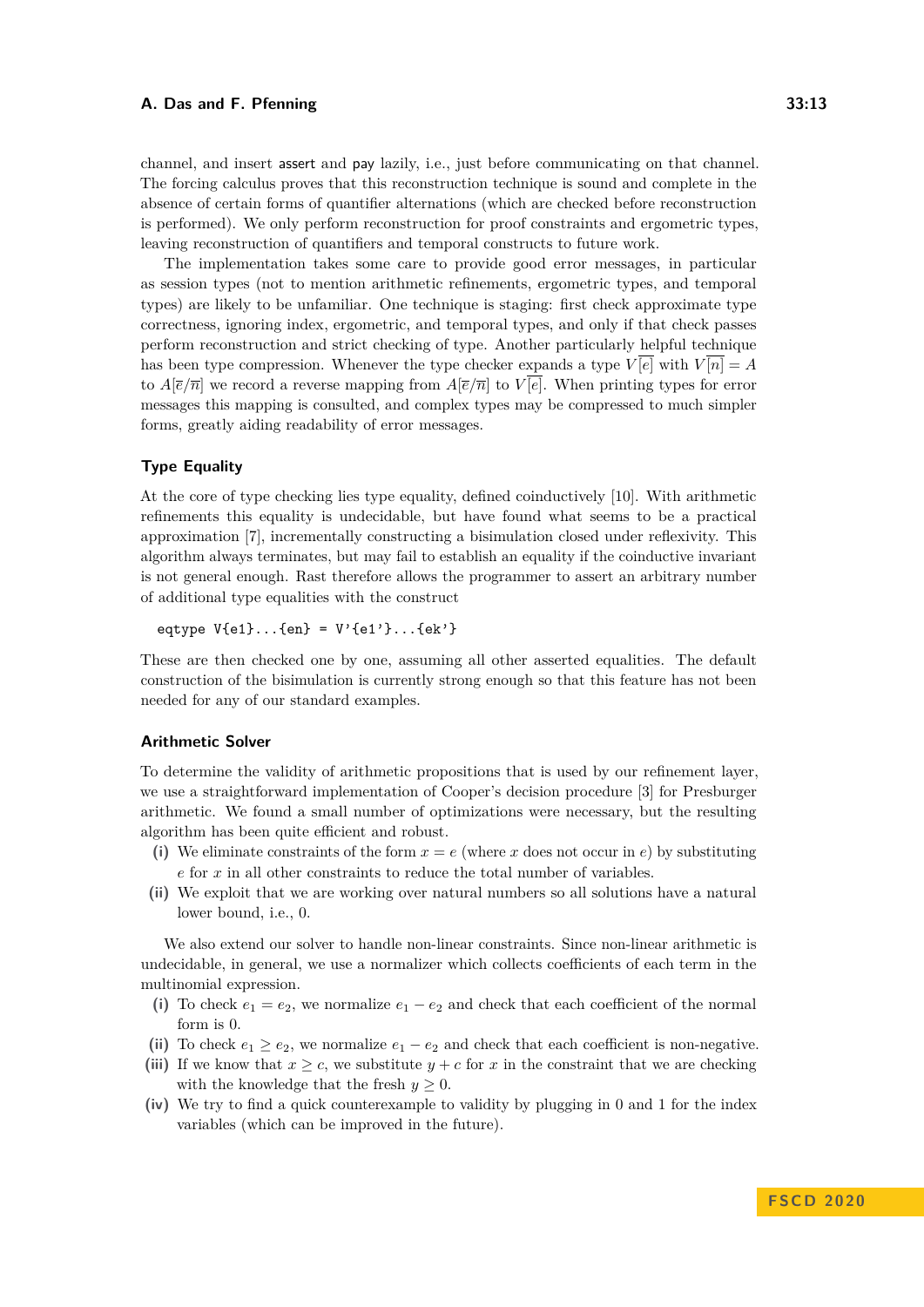#### **33:14 Rast: Resource-Aware Session Types**

If the constraint does not fall in the above two categories, we print the constraint and trust that it holds. A user can then view these constraints manually and confirm their validity. At present, all of our examples pass without having to trust unsolvable constraints with our current set of heuristics beyond Presburger arithmetic.

# **Interpreter**

The current version of the interpreter pursues a sequential schedule following a prior proposal [\[16\]](#page-16-12). We only execute programs that have no free index variables and only one externally visible channel, namely the one provided. When the computation finishes, the messages that were asynchronously sent along this distinguished channel are shown, while running processes waiting for input are displayed simply as a dash '-'.

The interpreter is surprisingly fast. For example, using a linear prime sieve to compute the status (prime or composite) or all number in the range [2*,* 257] takes 27.172 milliseconds using MLton during our experiments (see machine specifications below).

# **6 Examples**

We present several different kinds of examples from varying domains illustrating different features of the type system and algorithms. Table [4](#page-14-0) describes the results: iLOC describes the lines of source code in implicit syntax, eLOC describes the lines of code after reconstruction (which inserts implicit constructs), #Defs shows the number of process definitions, R (ms) and T (ms) show the reconstruction and type-checking time in milliseconds respectively. Note that reconstruction is faster than type-checking since reconstruction does not involve solving any arithmetic propositions. The experiments were run on an Intel Core i5 2.7 GHz processor with 16 GB 1867 MHz DDR3 memory.

- **(i) arithmetic**: natural numbers in unary and binary representation indexed by their value and processes implementing standard arithmetic operations.
- **(ii) integers**: an integer counter represented using two indices *x* and *y* with value *x* − *y*.
- **(iii) linlam**: expressions in the linear *λ*-calculus indexed by their size.
- **(iv) list**: lists indexed by their size, and some standard operations such as *append, reverse, map, fold*, etc. Also provides and implementation of stacks and queues using lists.
- **(v) primes**: the sieve of Eratosthenes to classify numbers as prime or composite.
- (vi) **segments**: type  $\text{seg}[n] = \forall k$ .list[ $k$ ]  $\sim$  list[ $n+k$ ] representing partial lists with constantwork append operation.
- **(vii) ternary**: natural numbers and integers represented in balanced ternary form with digits 0*,* 1*,* −1, indexed by their value, and a few standard operations on them.
- **(viii) theorems**: processes representing valid circular [\[8\]](#page-16-13) proofs of simple theorems such as  $n(k+1) = nk + n, n+0 = n, n * 0 = 0$ , etc.
- **(ix) tries**: a trie data structure to store multisets of binary numbers, with constant amortized work insertion and deletion verified with ergometric types.

We highlight interesting examples from some case studies showcasing the invariants that can be proved using arithmetic refinements.

#### **Linear** *λ***-Calculus**

We demonstrate an implementation of the (untyped) linear *λ*-calculus, including evaluation, in which the index objects track the size of the expression. Type-checking verifies that the result of evaluating a linear *λ*-term is no larger than the original term. Our representation uses linear higher-order abstract syntax (see file examples/linlam-size.rast).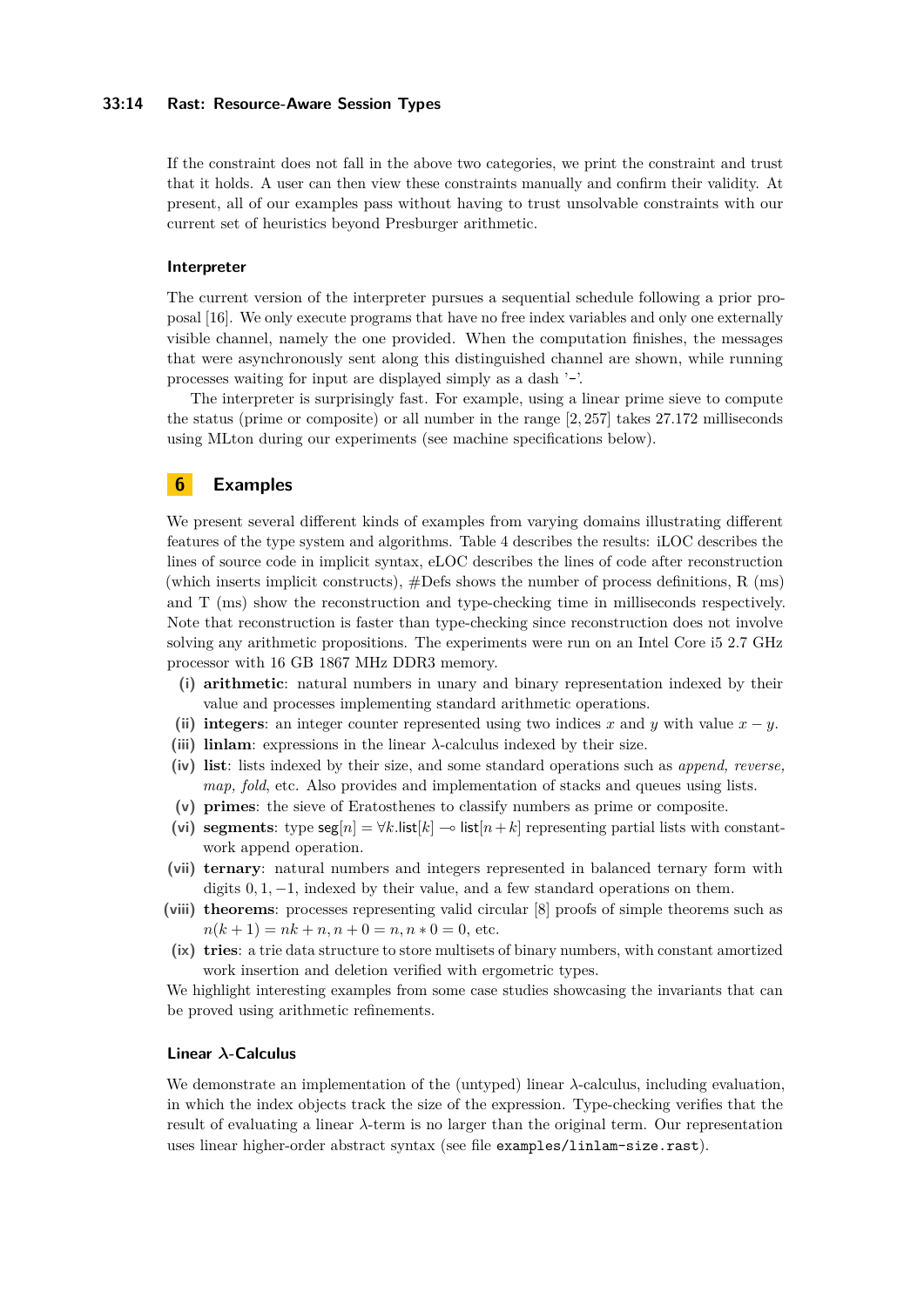| Module     | iLOC | $_{\rm eLOC}$ | #Defs | $R$ (ms) | $T$ (ms) |
|------------|------|---------------|-------|----------|----------|
| arithmetic | 395  | 619           | 29    | 0.959    | 5.732    |
| integers   | 90   | 125           | 8     | 0.488    | 0.659    |
| linlam     | 88   | 112           | 10    | 0.549    | 1.072    |
| list       | 341  | 642           | 37    | 3.164    | 4.637    |
| primes     | 118  | 164           | 11    | 0.289    | 4.580    |
| segments   | 48   | 76            | 8     | 0.183    | 0.225    |
| ternary    | 270  | 406           | 20    | 0.947    | 140.765  |
| theorems   | 79   | 156           | 13    | 0.182    | 1.095    |
| tries      | 243  | 520           | 13    | 2.122    | 6.408    |
| Total      | 1672 | 2820          | 149   | 8.883    | 165.173  |

```
Table 4 Case Studies.
```

```
type exp{n} = +{ 1am : ?{n > 0}. ln1.exp{n1} - o exp{n1+n-1},
                 app : ?n1. ?n2. ?{n = n1+n2+1}. exp{n1} * exp{n2}type val{n} = +{ lam : ?{n > 0}. !n1.exp{n1} -o exp{n1+n-1} }
decl eval{n} : (e : exp{n}) |- (v : ?k. ?{k <= n}. val{k})
```
An expression of size *n* is either a  $\lambda$  (the label **lam**) or an application (label **app**). In case of **lam**, after proving  $n > 0$ , it expects an expression of size  $n_1$  as an argument and then behaves like the body of the  $\lambda$ -abstraction of size  $n_1 + n - 1$ . In case of **app**, it sends two expressions of size  $n_1$  and  $n_2$  such that  $n = n_1 + n_2 + 1$ .

Interestingly, the result type of evaluation contains an existential quantifier since we do not know the precise size of the value –we just know it is bounded by *n*. Also, as exemplified in the type of  $val{n}$ , a value can only be a  $\lambda$ -expression (label **app** missing).

#### **Trie Data Structure**

We illustrate the data structure of a trie to maintain multisets of binary numbers. There is a fair amount of parallelism since consecutive requests to insert numbers into the trie can be carried out concurrently. We also obtain a good characterization of the necessary work –the data structure is quite efficient (in theoretical terms). We start with binary numbers where each bit carries potential *p*.

```
type bin{n}{p} = +{ bol : ?{n > 0}. ?k : ?{n = 2*k}. | {p} > bin{k}{p},b1 : ?{n > 0}. ?k. ?{n = 2*k+1}. |{p}> bin{k}{p},
                    e : ?{n = 0}.1}
```
A trie is represented by the type  $\text{trie}[n]$  where *n* is the number of elements in the current multiset. When inserting a number it updates to trie $[n+1]$ . When we delete a number x from the trie we delete all copies of *x* and return its multiplicity. If *m* is the multiplicity of the number, then after deletion the trie will have trie[*n* − *m*] elements. This requires the constraint that  $m \leq n$ : the multiplicity of an element cannot be greater than the total number of elements in the multiset.

When inserting a binary number into the trie that number can be of any value. Therefore, we must pass the index *k* representing that value, which is represented by a universal quantifier in the type. Conversely, when responding we need to return the unique binary number *m* which is of course not known statically and therefore is an existential quantifier.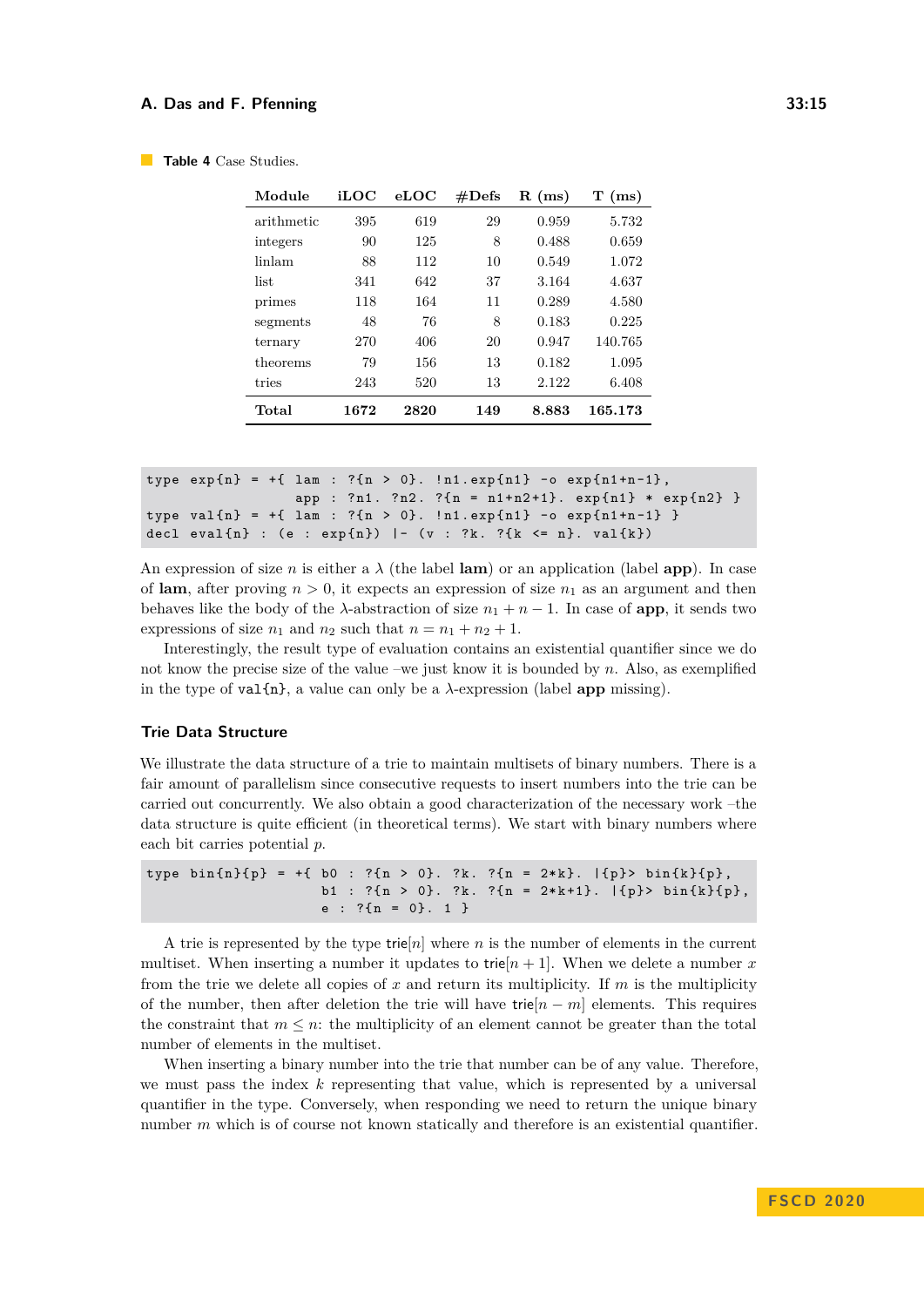#### **33:16 Rast: Resource-Aware Session Types**

The way we insert the binary number is starting at the root with the least significant bit and recursively insert the number into the left or right subtrie, depending on whether the bit is **b0** or **b1**. When we reach the end of the sequence of bits (**e**) we increase the multiplicity at the leaf we have reached. As we traverse the trie, we need to construct new intermediate nodes in case we encounter a leaf. These operations require 4 messages per bit, so the input number should have potential of 4 per bit. For deletion, we need one more because we need to communicate the answer back to the client, so 5 units per bit. For simplicity, we therefore uniformly require 5 units of potential per bit when adding a number to the trie and "burn" the extra unit during insertion.

```
type trie{n} =
  k{ ins: \langle 4 \rangle| !k. bin\{k\}{5} -o trie\{n+1\},
      del: \{5\} | !k. bin\{k\}{5} -o ?m. ?\{m < = n\}. bin\{m\}{0} * trie\{n-m\}}
```
We have two kinds of nodes: leaf nodes (process leaf[0]) not holding any elements and element nodes (process  $\text{nodes}[n_0, m, n_1]$ ) representing an element of multiplicity  $m$  with  $n_0$  and  $n_1$  elements in the left and right subtries, respectively. A node therefore has type trie $[n_0 + m + n_1]$ . Neither process carries any potential.

```
decl leaf : . \vert - \rangle (t : trie {0})
dec1 node{n0}{m}{n1} :
   (1 : \text{trie} \{n0\}) (c : \text{ctr} \{m\}) (r : \text{trie} \{n1\}) | - (t : \text{trie} \{n0+m+n1\})
```
The source code is available at examples/trie-work.rast.

# **7 Conclusion**

This paper describes the Rast programming language. In particular, we focused on the concrete syntax, type checker and equality, the refinement layer [\[7\]](#page-16-11), and its applicability to work [\[6\]](#page-16-9) and time analysis [\[5\]](#page-15-2). The refinements rely on an arithmetic solver based on Cooper's algorithm [\[3\]](#page-15-4). The interpreter uses the shared memory semantics introduced in recent work [\[16\]](#page-16-12). We concluded with several examples demonstrating the efficacy of the refined type system in expressing and verifying properties about data structure sizes and values. We also illustrated the work and time bounds for several examples, all of which have been verified with our system, and are available in an open-source repository.

#### **References**

- <span id="page-15-0"></span>**1** Luís Caires and Frank Pfenning. Session types as intuitionistic linear propositions. In *Proceedings of the 21st International Conference on Concurrency Theory*, CONCUR'10, pages 222–236, Berlin, Heidelberg, 2010. Springer-Verlag. URL: [http://dl.acm.org/citation.cfm?](http://dl.acm.org/citation.cfm?id=1887654.1887670) [id=1887654.1887670](http://dl.acm.org/citation.cfm?id=1887654.1887670).
- <span id="page-15-1"></span>**2** Luís Caires, Frank Pfenning, and Bernardo Toninho. Linear logic propositions as session types. *Mathematical Structures in Computer Science*, 760, November 2014. [doi:10.1017/](https://doi.org/10.1017/S0960129514000218) [S0960129514000218](https://doi.org/10.1017/S0960129514000218).
- <span id="page-15-4"></span>**3** David C Cooper. Theorem proving in arithmetic without multiplication. *Machine intelligence*, 7(91-99):300, 1972.
- <span id="page-15-3"></span>**4** Ankush Das, Stephanie Balzer, Jan Hoffmann, Frank Pfenning, and Ishani Santurkar. Resourceaware session types for digital contracts, 2019. [arXiv:1902.06056](http://arxiv.org/abs/1902.06056).
- <span id="page-15-2"></span>**5** Ankush Das, Jan Hoffmann, and Frank Pfenning. Parallel complexity analysis with temporal session types. *Proc. ACM Program. Lang.*, 2(ICFP):91:1–91:30, July 2018. [doi:10.1145/](https://doi.org/10.1145/3236786) [3236786](https://doi.org/10.1145/3236786).